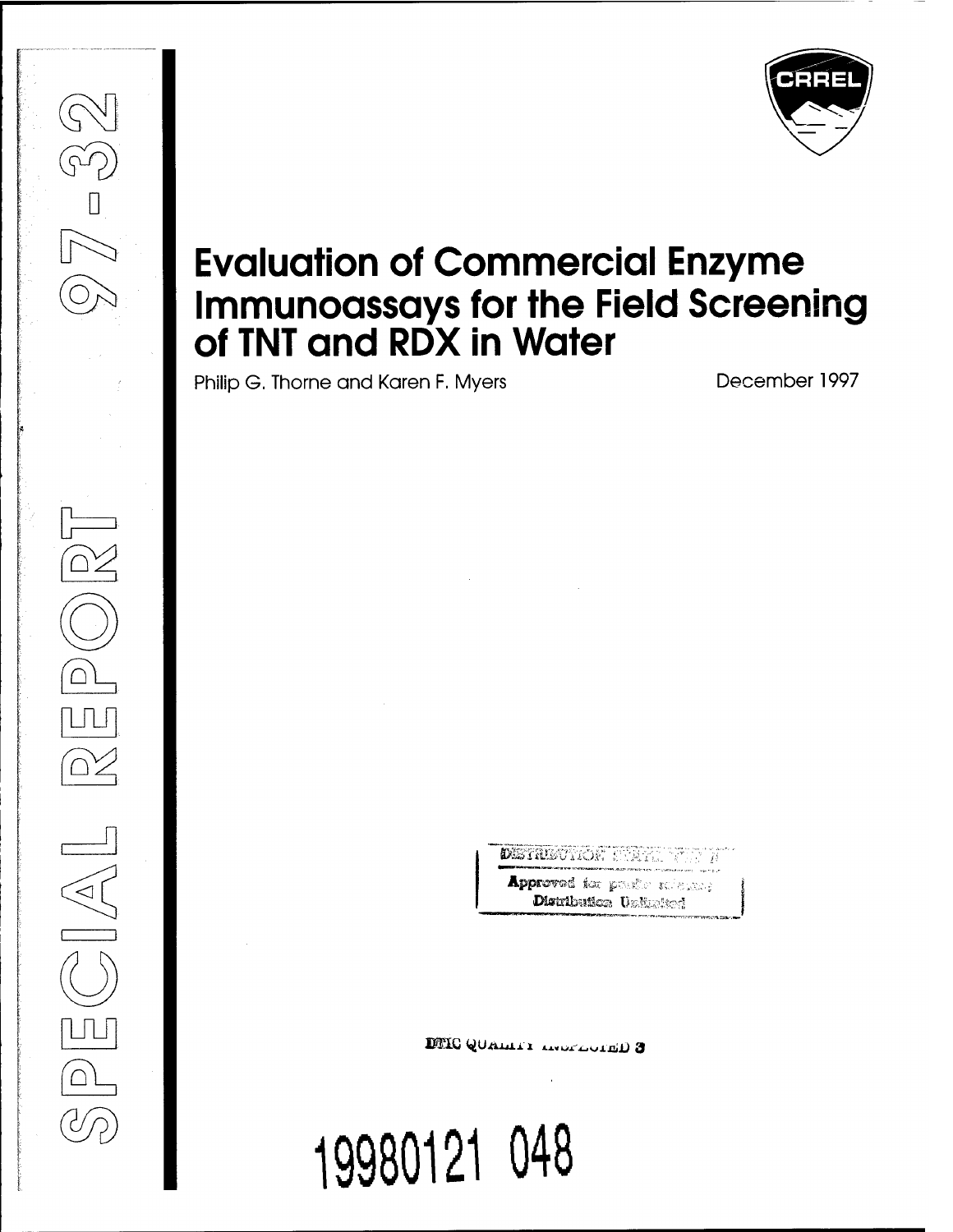**Abstract:** Water samples from 44 monitoring wells at three military installations were analyzed tor the high explosives TNT and RDX using immunoassay test kits. The accuracy and precision ot the kit determinations were compared with results obtained using the RP-

HPLC, EPA Method 8330. Most of the kits achieved a +50% relative percent difference criterion over 85% of the time. One of the kits failed this test over half the time. Careful consideration must be given to interferences that may be present and unique for each application.

| How to get copies of CRREL technical publications:                                                                                                                                                                                                                                                                           |  |
|------------------------------------------------------------------------------------------------------------------------------------------------------------------------------------------------------------------------------------------------------------------------------------------------------------------------------|--|
| Department of Defense personnel and contractors may order reports through the Defense Technical Information Center:<br>DTIC-BR SUITE 0944<br>8725 JOHN J KINGMAN RD<br>FT BELVOIR VA 22060-6218<br>Telephone 1 800 225 3842<br>E-mail<br>help@dtic.mil<br>msorders@dfic.mil<br><b>WWW</b><br>http://www.dtic.dla.mil/        |  |
| All others may order reports through the National Technical Information Service:<br><b>NTIS</b><br>5285 PORT ROYAL RD<br>SPRINGFIELD VA 22161<br>Telephone 1 703 487 4650<br>1 703 487 4639 (TDD for the hearing-impaired)<br>E-mail<br>orders@ntis.fedworld.gov<br><b>WWW</b><br>http://www.fedworld.gov/ntis/ntishome.html |  |
| A complete list of all CRREL technical publications is available from:<br>USACRREL (CECRL-LP)<br>72 LYME RD<br>HANOVER NH 03755-1290<br>Telephone 1 603 646 4338<br>E-mail<br>techpubs@crrel.usace.army.mil                                                                                                                  |  |
| For information on all aspects of the Cold Regions Research and Engineering Laboratory, visit our World Wide Web site:<br>http://www.crrel.usace.army.mil                                                                                                                                                                    |  |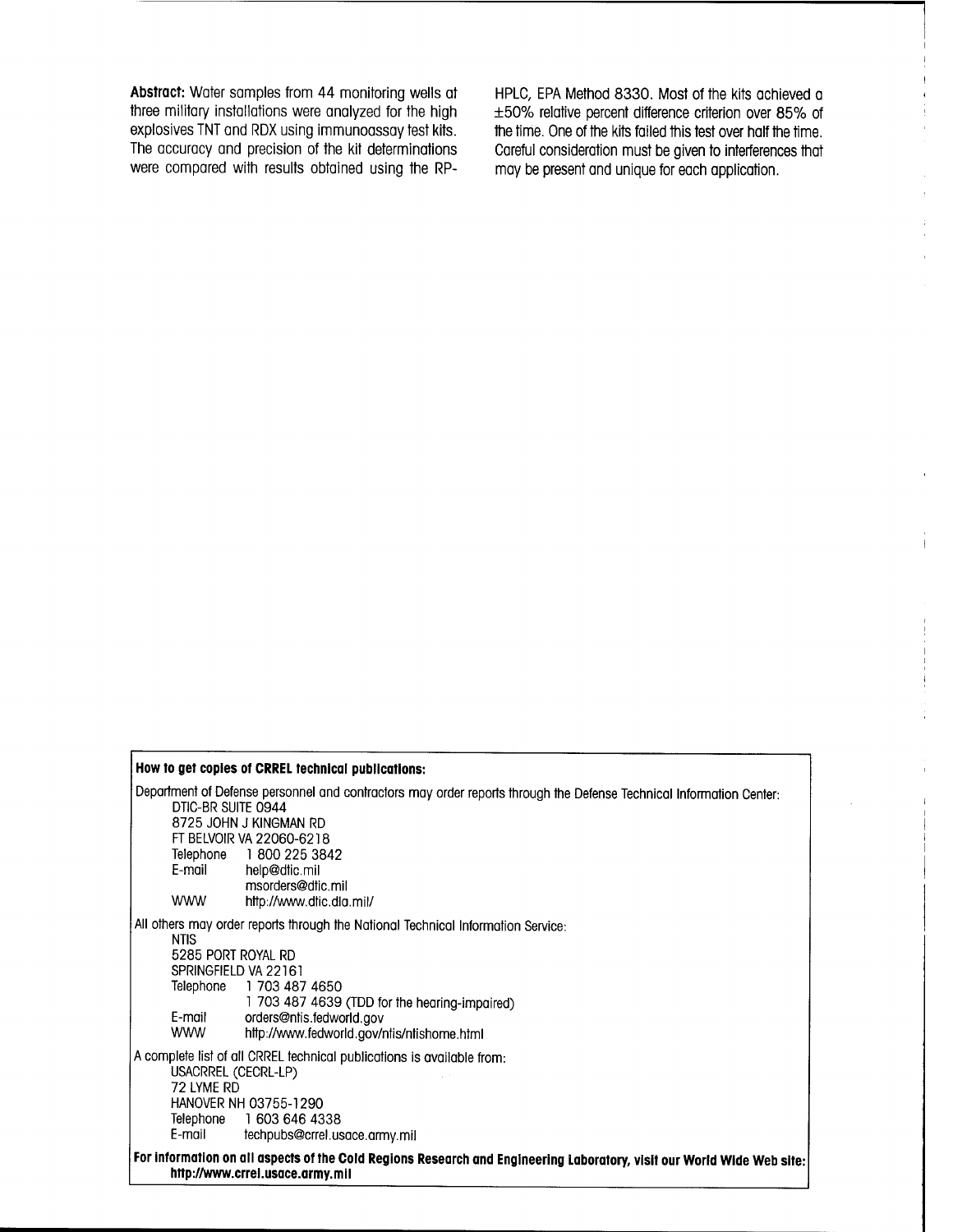**Special Report 97-32**



# **Evaluation of Commercial Enzyme Immunoassays for the Field Screening of TNT and RDX in Water**

Philip G. Thorne and Karen F. Myers December 1997

Prepared for U.S. ARMY ENVIRONMENTAL CENTER SFIM-AEC-ET-CR-97051

DTIC QUALITY INSPECTED 8

Approved for public release; distribution is unlimited.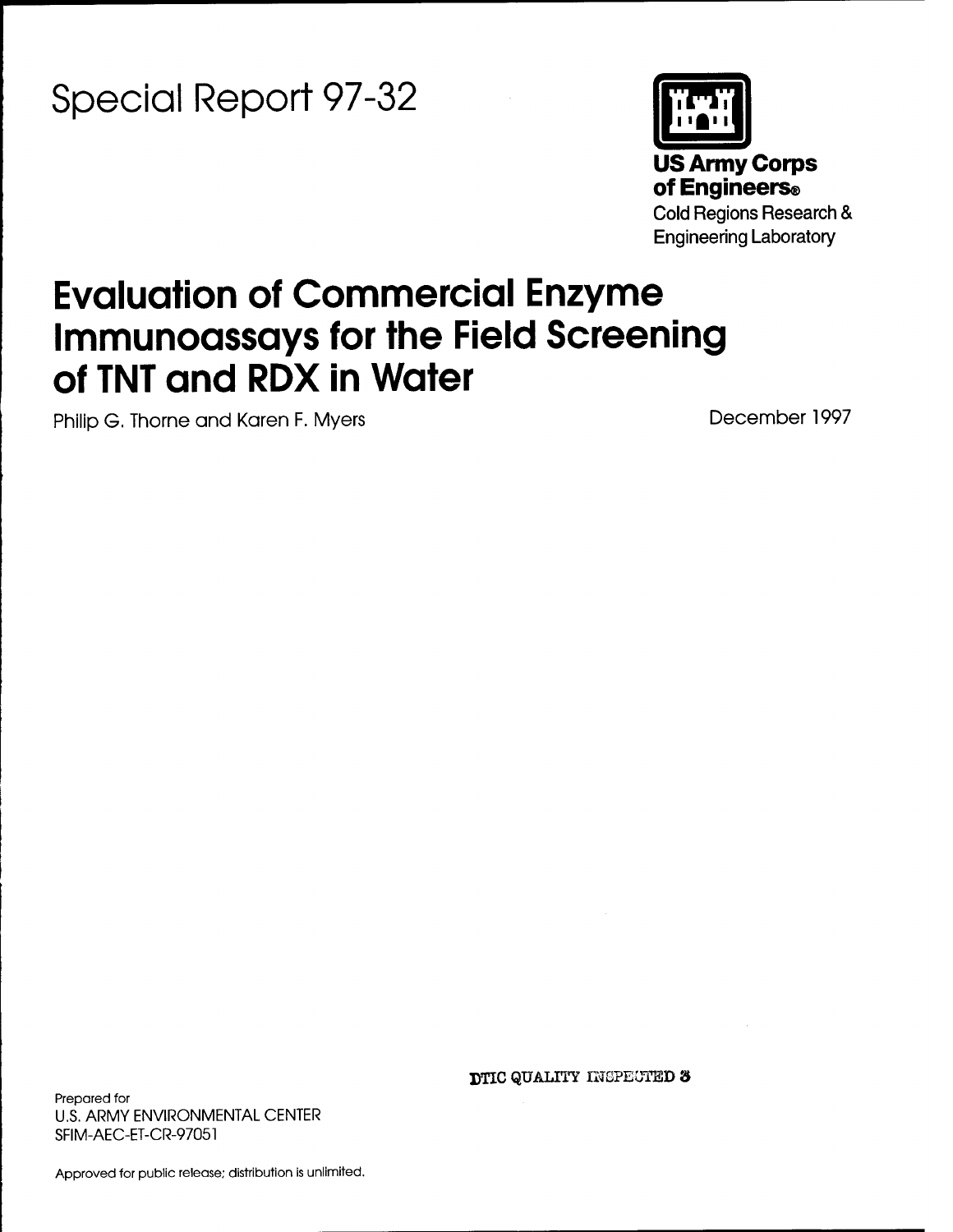#### PREFACE

This report was prepared by Philip G. Thorne, Research Physical Scientist, Geological Sciences Division, Research Directorate, U.S. Army Cold Regions Research and Engineering Laboratory (CRREL), Hanover, New Hampshire, and Karen F. Myers, Biologist, Environmental Chemistry Branch, Environmental Engineering Division, U.S. Army Waterways Experiment Station (WES), Vicksburg, Mississippi.

Funding was provided by the U.S. Army Environmental Center, Aberdeen Proving Ground, Maryland, Martin H. Stutz, project monitor, and the U.S. Army Engineer Waterways Experiment Station, Ann B. Strong, project monitor (AF25-AS-001).

The authors gratefully acknowledge Dr. Paul H. Miyares, CRREL, and Thomas A. Ranney, Science and Technology Corporation, for their technical reviews of this manuscript.

This publication reflects the personal views of the authors and does not suggest or reflect the policy, practices, programs, or doctrine of the U.S. Army or the government of the United States. The contents of this report are not to be used for advertising or promotional purposes. Citation of brand names does not constitute an official endorsement or approval of the use of such commercial products.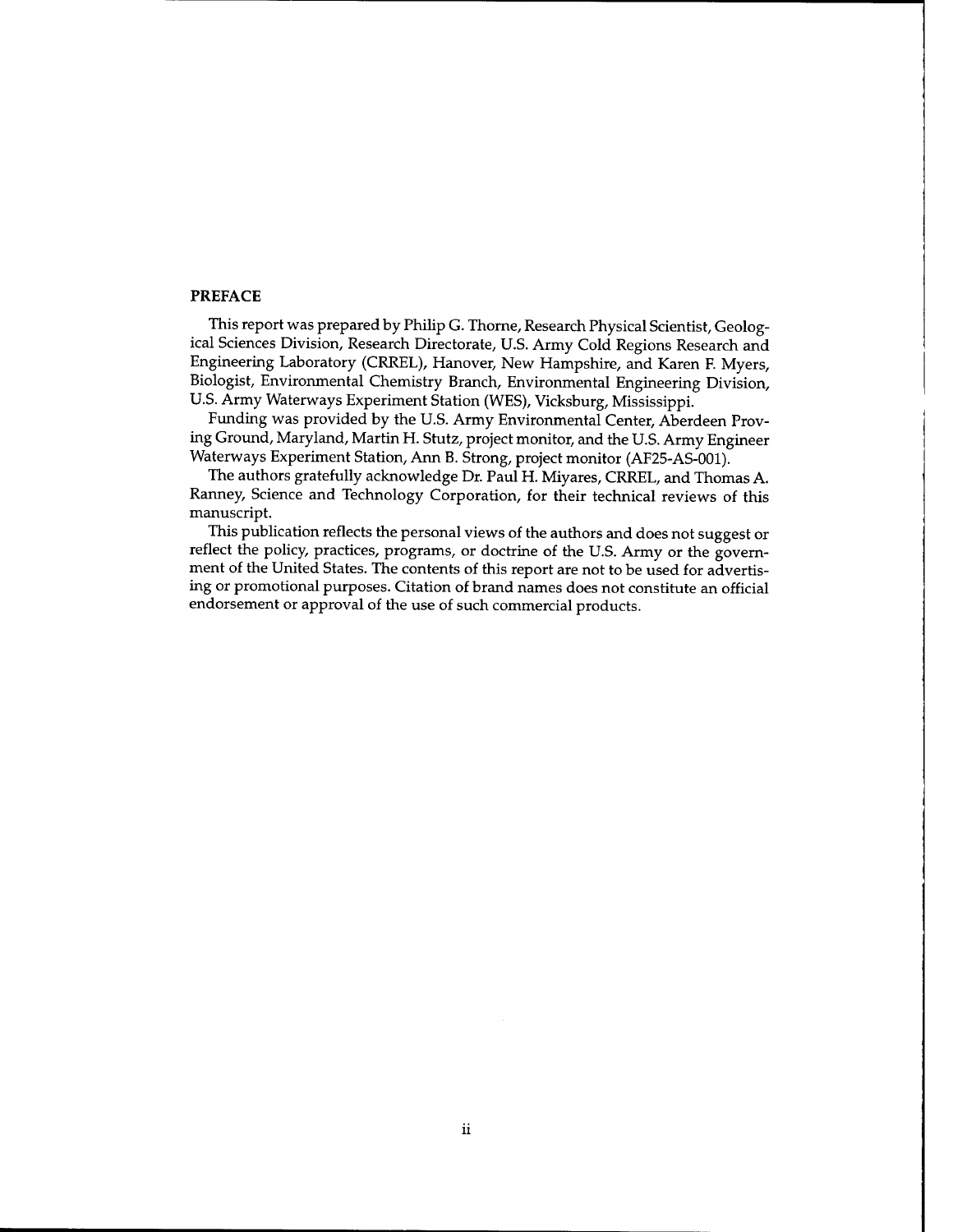## **CONTENTS**

 $\sim$   $\sim$ 

| 3   |
|-----|
| 3   |
| 4   |
| 8   |
|     |
|     |
| -12 |
|     |
| 14  |
| -14 |
|     |

## **ILLUSTRATIONS**

| Figure                                                                               |    |
|--------------------------------------------------------------------------------------|----|
|                                                                                      |    |
| 2. Linear ranges of the TNT kits compared with a typical antibody binding curve      | -3 |
| 3. TNT concentration vs. absorbance for four sets of standards using the Quantix kit | 9  |
|                                                                                      | -9 |
|                                                                                      |    |
|                                                                                      |    |
|                                                                                      |    |
|                                                                                      |    |
|                                                                                      |    |
|                                                                                      |    |
|                                                                                      |    |
|                                                                                      |    |
| 13. Standard curve produced at WES vs. the DTECH published curve  13                 |    |
|                                                                                      |    |

# **TABLES**

| Table |  |
|-------|--|
|       |  |
|       |  |
|       |  |
|       |  |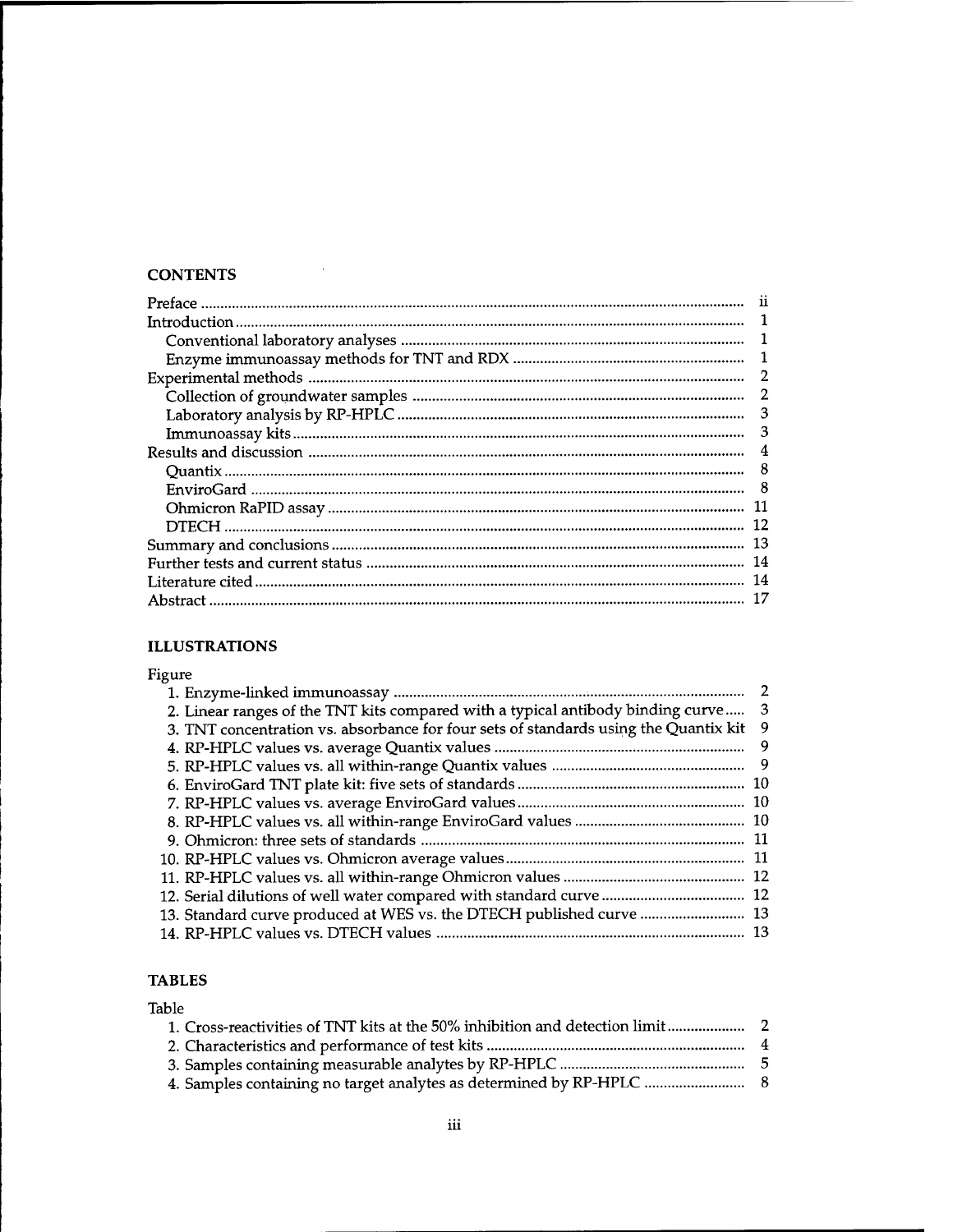# Evaluation of Commercial Enzyme Immunoassays for the Field Screening of TNT and RDX in Water

PHILIP G. THORNE AND KAREN F. MYERS

#### **INTRODUCTION**

Contaminated groundwater on and around U.S. military installations is a serious problem. Besides the usual toxic and hazardous materials common to many large industries, the military is a unique source of nitroaromatic and nitramine secondary explosives. The EPA has set low allowable intake limits for these classes of compounds in drinking water (EPA 1988a,b,c, 1989,1992). To comply with EPA guidelines and to protect the public safety, the U.S. military must identify and remediate sources of contamination.

#### **Conventional laboratory analyses**

The traditional approach used to delineate the extent and degree of explosives contamination has been to analyze monitoring well samples at off-site laboratories using SW846 Method 8330 (EPA 1994). Off-site analysis requires several days' turnaround and delays on-site decision making. Site managers cannot optimize sampling strategies without data on initial samples. In addition, laboratory analyses generally cost over \$200 per sample. This cost limits the number of samples that can be analyzed, decreasing the spatial resolution of the investigation. A survey of results from 46 military installations (Walsh et al. 1993) showed that approximately two-thirds of the soil samples and three-quarters of the water samples analyzed were not contaminated with secondary explosives or transformation products. Of the samples that were contaminated, 95% contained TNT (2,4,6-trinitrotoluene) and/or RDX (l,3,5-hexahydro-l,3,5-trinitrotriazine). Significant cost reductions can be achieved if negative samples could be identified without off-site analysis. Furthermore, rapid field determination

of the degree of contamination, where present, can assist site managers in prioritizing their sampling efforts.

Field methods for the detection and quantification of TNT and RDX in soil and water have been developed that rely on the colorimetric analysis of highly specific reaction products (Jenkins and Walsh 1992, Jenkins et al. 1994). The detection limits for these tests are  $1 \mu g/g$  TNT and RDX in soil and  $0.9 \mu g/L$  TNT and  $3.8 \mu g/L$  RDX in water. Several samples an hour can be processed using these methods.

## **Enzyme immunoassay methods for TNT and RDX**

Enzyme immunoassays are analytical methods based on highly selective binding reactions of antibodies with specific target analytes. Antibodies are proteins produced in response to foreign substances as part of the vertebrate immune response system. Methods developed for small molecules are usually formatted as competitive enzyme-linked immunosorbent assays (ELISAs). In one common form of ELISA (Fig. 1), the target analyte is bound to an enzyme through a spacer molecule to form an enzyme-analyte conjugate. Antibodies are bound onto the surface of a solid, such as the walls of a microtitre well or test tube, or onto small spheres. When a known amount of enzyme-analyte conjugate and sample containing the free target analyte are mixed with the antibodies, they compete with each other for binding sites on the antibodies. Upon the addition of the appropriate substrate, the enzyme catalyzes a reaction that changes a chromogen from colorless to colored. Quantitation is accomplished by comparing color intensity to a standard curve. The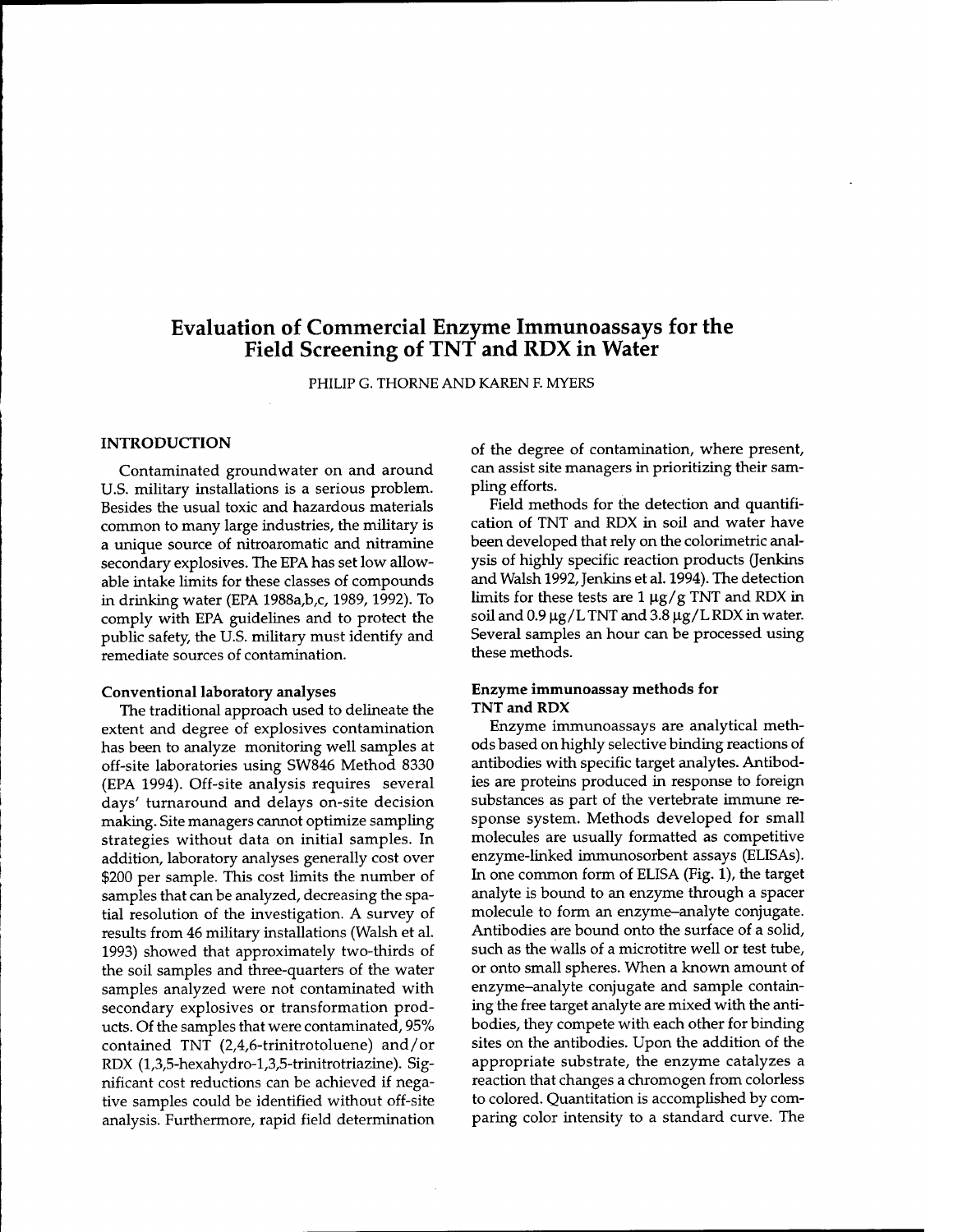

amount of enzyme conjugate retained on the antibodies (i.e., color change) is inversely proportional to the amount of target analyte in the sample (Vanderlaan et al. 1990). In other words, the more intense the color development, the lower the concentration of free analyte in the sample. A less intense color indicates higher concentrations of free analyte.

Many environmental contaminants are small molecules that cannot induce antibody production by themselves. These molecules must be covalently bound to larger carrier proteins in order to stimulate antibody production when injected into an animal. These small molecule-protein conjugates are called haptens. The specificity of an antibody to a target analyte can be influenced by the design of the hapten. This is done by controlling the orientation and spacing between the analyte and carrier protein used to induce the immunological effect. Through careful selection of antibodies it is possible to design immunoassays that can distinguish an analyte from a related family of compounds or **a** parent compound from its metabolites (Keuchel et al. 1992a,b). In the case of TNT, conjugates could be made by coupling a protein to either a reactive moiety at the 1- position ( e.g., trinitro-sulphonic acid) or at the 2- or 4- position (2- or 4-aminodinitrotoluene). The antibody would then tend to recognize either a trinitro-aromatic or a dinitro-toluene, respectively. The binding of antibodies to nontarget analytes is termed cross reactivity. For molecules with limited numbers of functional groups, specificity becomes more difficult and cross reactivity with other structurally related molecules becomes more likely.

The various schemes that were used by the four manufacturers to produce anti-TNT antibodies resulted in a wide variety of cross-reactive analytes and relative degrees of interference (Table 1). In general, manufacturers emphasize the degree of cross-reactivity that occurs in the middle of the



*Figure 1. Enzyme-linked immunoassay.*

**Table 1. Cross-reactivities of TNT kits at the 50%**  $i$ nhibition (midrange) and detection limit (µg/L).

| Analyte    | <b>EnviroGard</b><br>50%/DL | <i><b>Ohmicron</b></i><br>50%/DL | <b>DTECH</b><br>50%/DL | Quantix<br>50%/DL |
|------------|-----------------------------|----------------------------------|------------------------|-------------------|
| <b>TNT</b> | 3/0.5                       | 1.44/0.07                        | 22/5                   | 1.00/0.05         |
| <b>TNB</b> | 95/6                        | 2.20/0.04                        | 96/20                  | $0.47/$ *         |
| 2ADNT      | >1000/1.6                   | 45/0.25                          | 200/30                 | $< 0.05/$ *       |
| 4ADNT      | 16/0.7                      | 98/0.10                          | $>500/$ $>500$         | $0.02/*$          |

\*Quantix could not supply the DL cross-reactivities.

range of their kits ( $IC_{50}$ ). However, the nature of antibody-hapten interaction produces a curve of concentration vs. binding that is sigmoidal (Fig. 2). Thus, at concentrations close to the detection limits of each kit, the cross reactivities tend to be more pronounced. Environmental degradation products of TNT, such as TNB and amino-DNTs, can produce a significant additional response.

Inaccurate responses in immunoassays can also be caused by compounds that disrupt either antibody binding or enzyme activity. This phenomenon is called interference. In either case, the amount of color development will be less than anticipated—i.e., a false positive response. This is a better choice than a test that would result in false negatives due to environmental interferences. All of the kits tested reduce potential interferences by diluting the sample in an assay solution containing a buffer and bovine serum albumin to reduce the effects of extreme pH and humic materials (Keuchel et al. 1992c).

DTECH produces the only immunoassay for RDX. Its cross reactivity to HMX is only 3% at the detection limit. It has no response to nitroaromatics.

#### **EXPERIMENTAL METHODS**

## **Collection of groundwater samples**

Groundwater samples were collected from 33 monitoring wells at the Naval Surface Warfare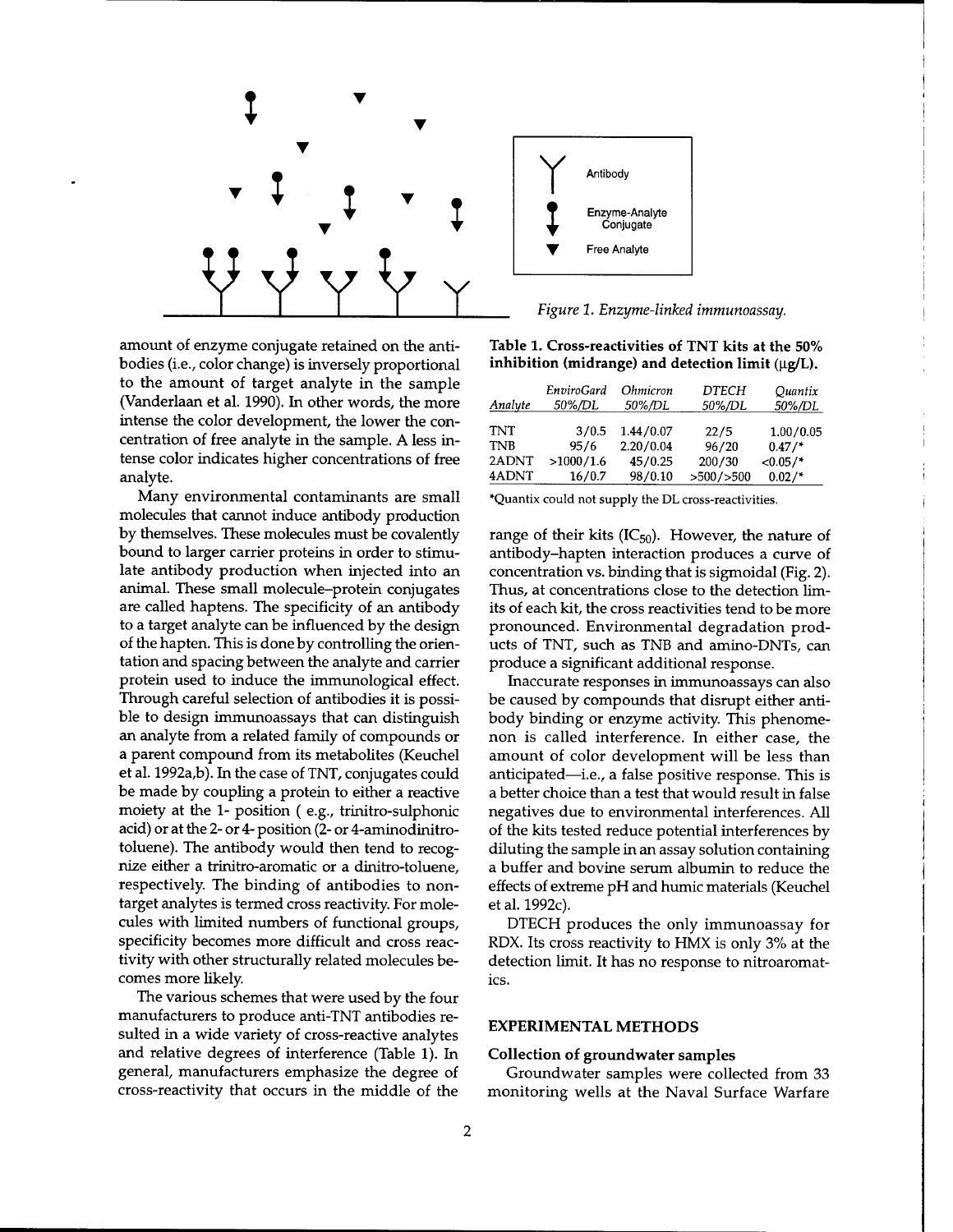

*Figure* 2. *Linear ranges of the TNT kits compared with a typical antibody binding curve.* % B/Bo = (Absorbance of sample/Absorbance of *negative control) xlOO.*

Center in Crane, Indiana. Bailers used for collections were rinsed once with isopropyl alcohol and three times with distilled water between samples. Wells were purged with a PVC bailer to a depth midway down the well, allowed to recharge for 2 hours, then sampled with the cleaned Teflon bailers. Samples were collected in 1-liter precleaned, amber glass bottles and were stored and shipped at 4°C (39°F). Samples from five monitoring wells at Umatilla Army Depot Activity, Oregon, and six wells at the U.S. Naval Submarine Base, Bangor, Washington, were supplied by Black and Veatch Waste Science, Tacoma, Washington.

## Laboratory analysis by RP-HPLC

Water samples were analyzed as described in SW846 Method 8330 (EPA 1994). At WES, samples were diluted 1:1 with methanol, and aliquots of  $50 \mu$ L were injected on two RP-HPLC systems (Millipore/Waters Chromatography Division, Milford, Mass.). The primary system consisted of a Waters model 600E MS System Controller, a 712 WISP Auto Injector, a 486 UV Variable-Wavelength Detector monitored at 254 nm, and a Maxima 820 chromatography workstation. The columns used were Supelco 25 cm x 4.6 mm LC-18 for the primary separation and 25 cm  $\times$  4.6 mm LC-CN for the confirmation separation. Analytes were eluted with 1:1 methanol/water at flow rates of 1.0 mL/min and 1.2 mL/min, respectively. Water samples were also concentrated by salting-out solvent extraction (SOE) and analyzed on the same systems. Stored samples were analyzed at CRREL, using identical columns and 10-µL aliquots of 1:1 methanol-diluted samples. The chromatography system consisted of a Spectra Physics 8810 pump, 8875 autosampler, and 8490 detector at 254 nm. Peak heights were recorded with a Hewlett-Packard 3396 Integrator.

#### Immunoassay kits

Kits from four manufacturers were tested for this report. Although each kit was based on the same principals of a competitive immunoassay, each kit was formatted differently and had widely different dynamic ranges (Table 2).

The EnviroGard (Millipore, Medford, Mass.) and Quantix (Idetek, Sunnyvale, Calif.) kits are intended as quantitative laboratory assays, although they can be implemented in field situations with battery-powered spectrophotometers. The antibodies were immobilized onto the surfaces of 96 well microtitre strip-plates. Duplicate water samples or standards and enzyme-conjugated TNT were diluted in an assay buffer in the wells of the plate. These were incubated at room temperature for either 60 minutes in the EnviroGard kit or 30 minutes in the Quantix kit. The wells were then rinsed to remove unbound free and conjugated TNT. The substrate and chromogen were added and a blue color allowed to develop for 30 minutes. An acid solution was added to stop the enzyme reaction and change the color of the chromogen from blue to yellow. The absorbance was measured with a spectrophotometer designed to read microtitre strips. Concentrations of analytes were calculated by semi-log regression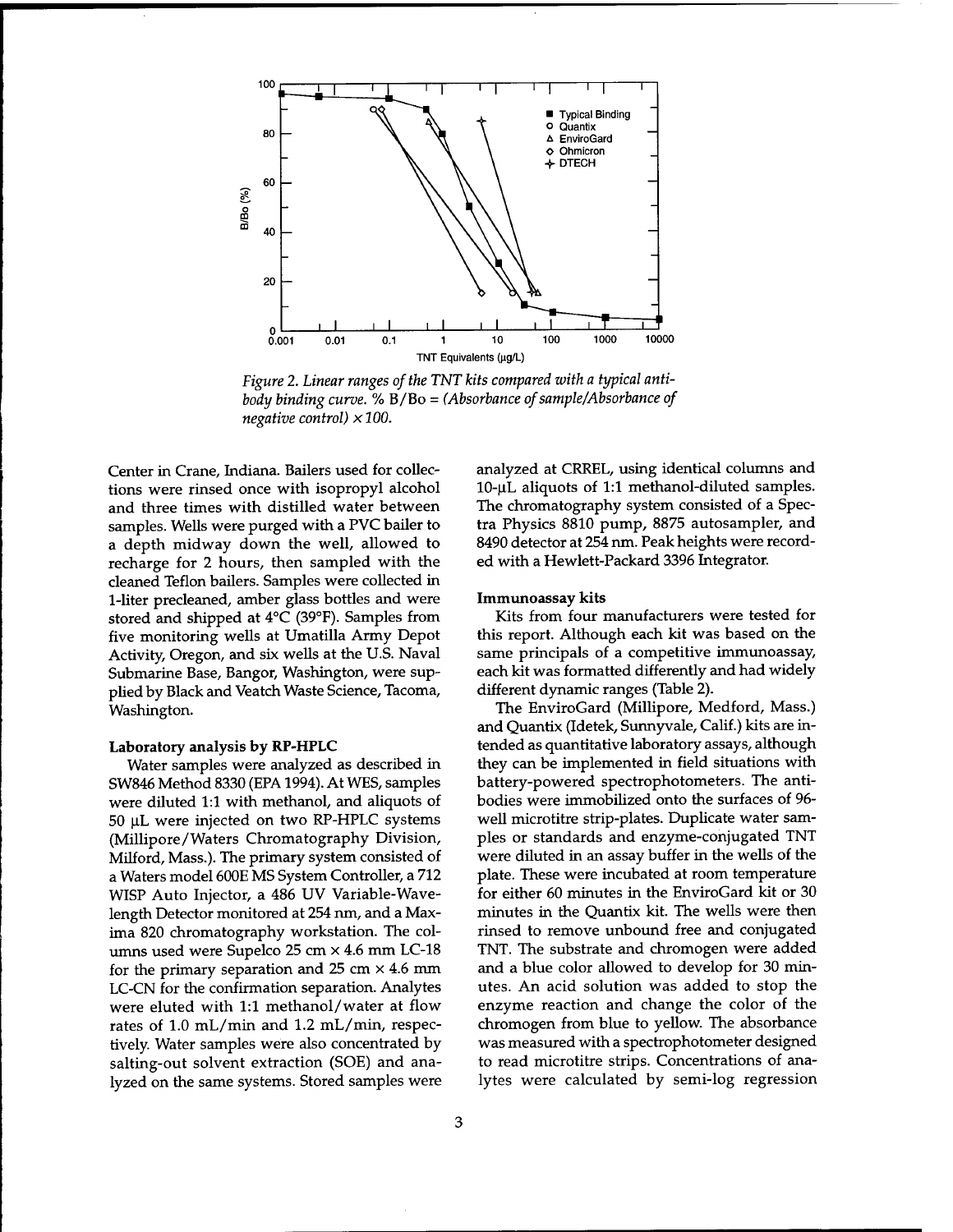| Kit               | <b>Initial</b><br>$cost(\$)$ | Format               | Range<br>$(\mu g/L)$ | Kit<br>$cost(\$)$ | Cost/day<br>(10 samples) | % false<br>neg/pos | Accuracy<br>% $RPD = 50$ |
|-------------------|------------------------------|----------------------|----------------------|-------------------|--------------------------|--------------------|--------------------------|
| Ouantix           | 6300<br>(4000 for govt.)     | 96-well<br>strips    | $0.05 - 20$          | 840               | 210                      | 0/0                | 100                      |
| <b>EnviroGard</b> | 2130                         | 96-well<br>strips    | $0.5 - 50$           | 387               | 97                       | 0/6                | 86                       |
| Ohmicron          | 4435                         | <b>Test</b><br>tubes | $0.07 - 5.0$         | 210               | 168                      | 0/0                | 85                       |
| <b>DTECH TNT</b>  | 0                            | Cups                 | $5 - 45$             | 100               | 250                      | 0/30               | 58                       |
| DTECH RDX         | 0                            | Cups                 | $5 - 45$             | 100               | 250                      | 24/18              | 32                       |

Table 2. Characteristics and performance of test kits.

against the standards by programs within the Quantix-supplied reader.

The RaPID kit (Ohmicron, Newtown, Pa.) is a quantitative laboratory assay that can be utilized in the field with a battery-powered spectrophotometer. Antibodies were immobilized on plastic beads containing a ferrous metal particle. Duplicate samples or standards, TNT conjugate, antibody beads, and diluent were incubated in 12  $mm \times 75$ -mm plastic test tubes for 15 minutes. The tubes were then placed in a rack that contained strong magnets. The particles were drawn to the sides of the tube where they remained when the liquid contents of the tube were poured off and the particles rinsed. Substrate and chromagen was then added and the color developed for 20 minutes. Absorbances were measured and concentrations calculated against the standards by the Ohmicron-supplied spectrophotometer.

The DTECH TNT and RDX kits (EM Science, Gibbstown, N.J.) are semiquantitative field tests that require no electronic equipment. Antibodies were immobilized on plastic beads contained in small vials. For each test, a sample diluted in assay buffer containing TNT conjugate was added to one vial and buffer containing only the TNT conjugate was added to a second vial. These incubated for 2 minutes. Then the vials were swirled to suspend the particles and the contents were poured into side-by-side wells in the top of a cup. The bottom of each well was constructed of porous material that allowed the liquid contents of the vial to drain into absorbent material in the cup while retaining the antibody-coated beads. The beads were rinsed in place and substrate was added along with a chromogen that produced a blue precipitate upon activation by the conjugated enzyme. Concentration ranges were determined by comparing the color of the sample well to the color on a test card after the color of the reference

well had reached a sufficient intensity to match the reference color on the card. The time required for development depends on temperature and was predicted to be around 10 minutes. Alternatively, a differential reflectometer supplied by DTECH could be used to quantify the inhibition due to TNT or RDX in the sample compared with the reference. The resulting number is then converted to a concentration range based on a calibration table supplied with the kit.

#### **RESULTS AND DISCUSSION**

Results from the RP-HPLC analyses showed that 19 of the 33 Crane wells were contaminated with nitramine and nitroaromatic explosives and their environmental transformation products (Tables 3 and 4). The samples that were stored at CRREL for one month were only analyzed for TNT and its transformation products by direct injection. Some of the samples had concentrations that dropped below the detection limit of this method. Other samples showed significant transformation of TNT. All of the Umatilla and Bangor wells had detectable levels of nitramines and nitroaromatics.

There are two ways of evaluating the TNT results from each kit. One way assesses the ability of the kits to determine correctly if there is contamination above the EPA's health advisory limit of 2  $\mu$ g/L (EPA 1989). The DTECH kit has a detection limit above that and could not be assessed by this criterion. All of the other TNT kits were successful in indicating the presence of TNT when it was there at greater than  $2 \mu g/L$ . There were no false negatives. They could be used in remediation projects to indicate when contamination levels dropped below the detection limit of the kit.

Another way to assess kit performance is to measure accuracy using the relative percent difference (RPD), where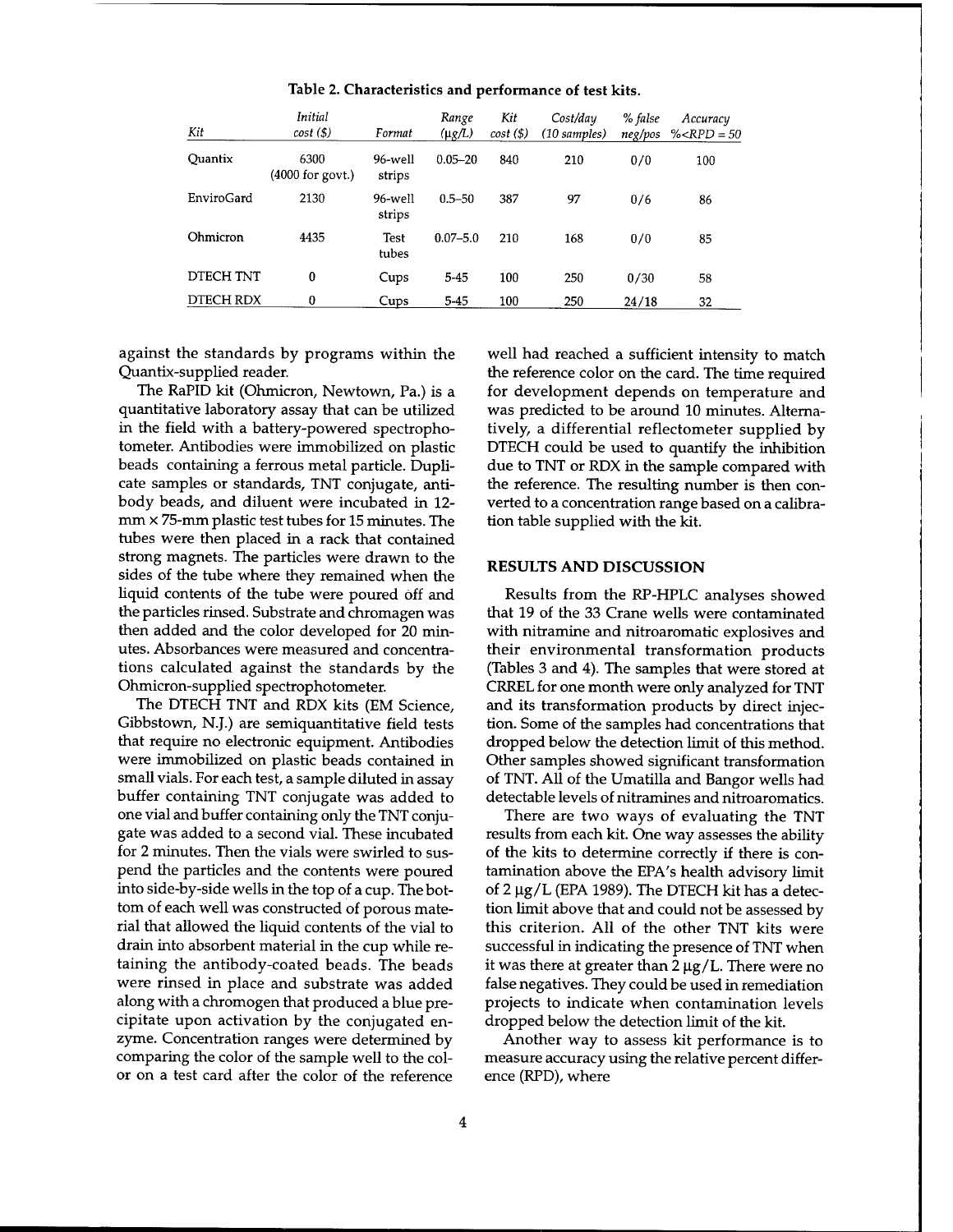| Well no.            | pН  | Type                                                                                   | HMX                      | <b>RDX</b>                       | TNB                       | DNB          | DNA  | TNT                                                   | $\Sigma TNT^*$                               | <b>DNT</b>               | 2ADNT         | 4ADNT         |
|---------------------|-----|----------------------------------------------------------------------------------------|--------------------------|----------------------------------|---------------------------|--------------|------|-------------------------------------------------------|----------------------------------------------|--------------------------|---------------|---------------|
| <b>CRANE</b><br>615 | 7.1 | DIR<br><b>SOE</b><br><b>DTECH</b><br><b>OHM</b><br>EG                                  | 1.45                     | <0.2 all analytes<br>2.45        | $5 - 15$<br>0.74<br>< 0.5 | 0.79<br>0.53 |      | 0.47<br>$5 - 15$                                      | 0.52                                         |                          | 0.36          | 0.32          |
| 616                 | 7.1 | DIR<br>SOE<br><b>DTECH</b><br><b>OHM</b><br>EG<br>storedDIR<br>$_{\rm EG}$<br>QTX      | 94.0<br>54.2             | 79.0<br>63.8<br>$25 - 45$        |                           |              |      | 0.26<br>$\leq$<br>1.58<br>2.9<br>2.0<br>2.5<br>< 0.05 | 0.33<br>0.79<br>1.07<br>0.60                 |                          | 3.08<br>< 2.0 | 1.36<br>< 2.0 |
| 617                 | 6.8 | <b>DIR</b><br><b>SOE</b><br><b>DTECH</b><br><b>OHM</b><br>EG<br>storedDIR<br>EG<br>QTX | 93.0<br>85.7             | 91.0<br>75.3<br>$25 - 45$        |                           |              | 0.22 | 0.19<br>$<$ 5<br>0.6<br>2.0<br>2.0<br>2.0<br>< 0.05   | 0.08<br>0.45<br>0.65<br>0.68                 |                          | 2.43<br>< 2.0 | 1.31<br>2.0   |
| 618                 | 6.8 | <b>DIR</b><br>SOE<br><b>DTECH</b><br>OHM<br>EG<br>storedDIR<br>EG<br><b>QTX</b>        | 45.0<br>45.7             | 14<br>16.4<br>$5 - 15$           |                           |              | 0.17 |                                                       | $5$<br>0.36<br>4.5<br>< 2.0<br>3.1<br>< 0.05 | 0.42<br>0.47<br>0.24     | 2.18<br>< 2.0 | 1.21<br>2.0   |
| 618<br>Dupl         | 7.0 | DIR<br><b>SOE</b><br><b>DTECH</b><br>OHM                                               | 45.0<br>45.5<br>$5 - 15$ | 11.0<br>14.1                     |                           |              | 0.09 |                                                       | $\leq 5$<br>0.32                             | 0.27<br>0.45             | 1.82          | 1.08          |
| 619                 | 6.9 | <b>DIR</b><br><b>SOE</b><br><b>DTECH</b><br>OHM<br>EG                                  | 0.76                     | <0.2 all analytes<br>5.77<br><5  |                           |              |      |                                                       | $5$<br>< 0.07<br>< 0.5                       | 0.02<br>< 0.07<br>< 0.5  | 0.13          |               |
| 622                 | 7.2 | DIR<br>SOE<br>DTECH150-250<br>OHM<br>$_{\rm EG}$                                       | 134<br>75.4              | 365<br>202                       |                           |              |      |                                                       | 0.98<br>5<br>4.5<br>1.4                      | 2.18<br>1.63<br>$1.67\,$ | 8.12          | 1.80          |
| 623                 | 7.0 | ${\rm DIR}$<br>SOE<br><b>DTECH</b><br>OHM<br>$\operatorname{EG}$                       | $0.61\,$                 | <0.2 all analytes<br>10.9<br>$5$ |                           |              |      |                                                       | $<$ 5<br>$<0.07$<br>< 0.5                    |                          |               |               |
| 624                 | 7.1 | ${\rm DIR}$<br>SOE<br><b>DTECH</b><br>OHM<br>$\underline{EG}$                          | 25.0<br>30.2             | 13.0<br>12.1<br>$5 - 15$         |                           |              |      |                                                       | $\leq$<br>$0.1\,$                            |                          |               |               |

**Table 3. Samples containing measurable analytes (Hg/L) by RP-HPLC. False negatives and false positives are in bold. Stored samples were analyzed at CRREL.**

 $*$   $\Sigma\text{INT}$  = the sum of TNT equivalents based on the particular cross reactivities for each kit.

 $\hat{\mathbf{v}}$ 

Note: DIR = direct injection, SOE = salting-out extraction, OHM = Ohmicron, EG = EnviroGard, QTX = Quantix, Dupl. duplicate.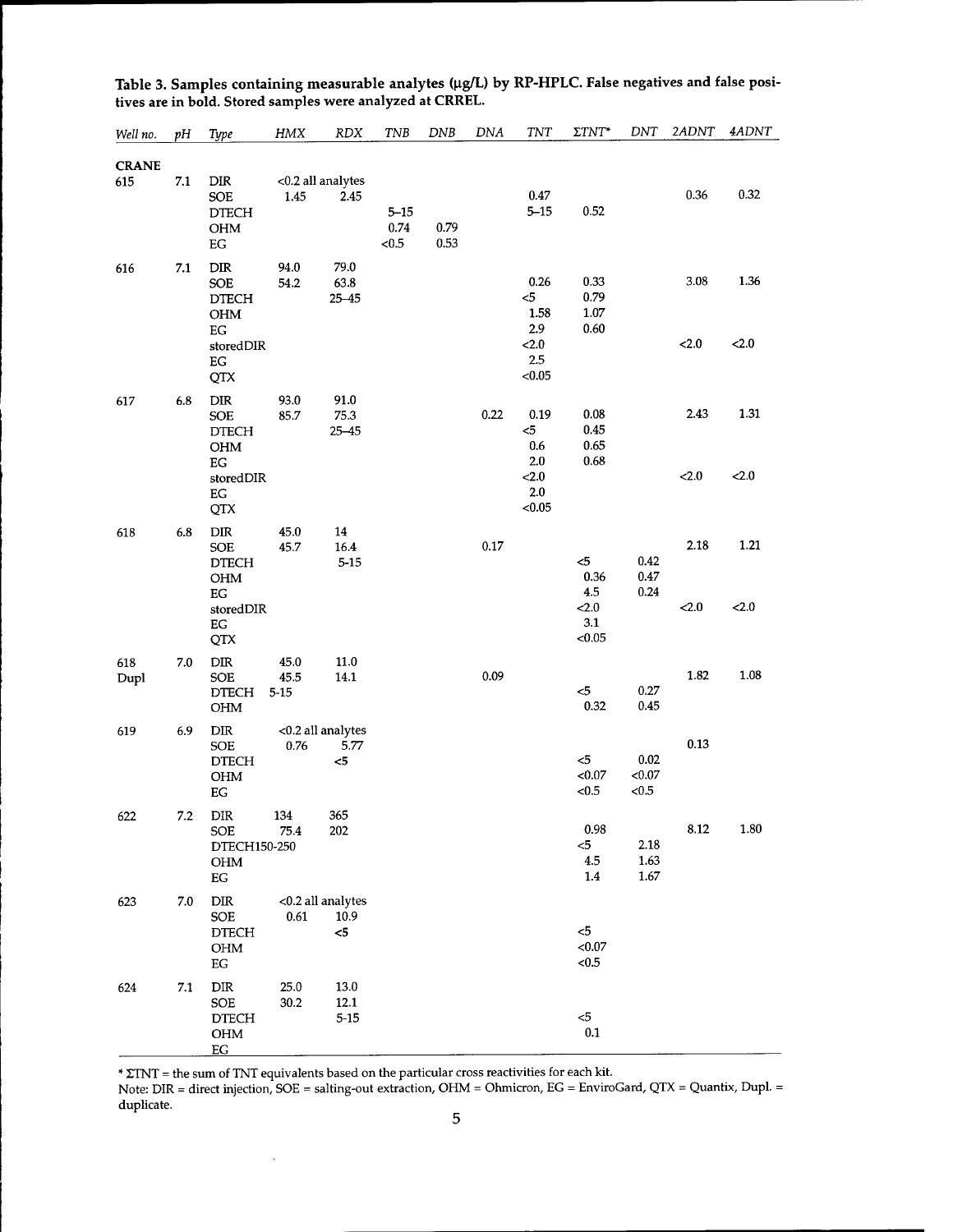|          |     |                                                                                          |                           | Table 3 (cont d). Samples containing measurable analytes (µg/L) by RP-HPLC. |                      |            |              |                                                          |                                    |         |                      |                      |
|----------|-----|------------------------------------------------------------------------------------------|---------------------------|-----------------------------------------------------------------------------|----------------------|------------|--------------|----------------------------------------------------------|------------------------------------|---------|----------------------|----------------------|
| Well no. | pH  | Type                                                                                     | HMX                       | RDX                                                                         | <b>TNB</b>           | <b>DNB</b> | DNA          | TNT                                                      | ΣTNT                               | DNT     | 2ADNT                | 4ADNT                |
| 646      |     | <b>DIR</b><br>SOE<br><b>DTECH</b><br>OHM<br>EG                                           | <0.2 all analytes<br>1.05 | 6.17<br>$5 - 15$                                                            |                      |            |              | $5$<br>0.4<br>< 0.5                                      | 0.13<br>0.21<br>0.09               |         | 0.71                 | 0.33                 |
| 651      |     | DIR<br><b>SOE</b><br><b>DTECH</b><br>OHM<br>EG                                           | <0.2 all analytes<br>0.33 | 7.12<br><5                                                                  |                      |            |              | < 5<br>0.44<br>< 0.5                                     |                                    |         |                      |                      |
| 713      | 6.4 | <b>DIR</b><br><b>SOE</b><br><b>DTECH</b><br>OHM<br>EG                                    |                           | 13.0<br>5.98<br>$5$                                                         |                      |            |              | $5 - 15$<br>$0.08\,$<br>< 0.5                            |                                    |         |                      |                      |
| 717      | 6.2 | <b>DIR</b><br><b>SOE</b><br>$\ensuremath{\mathsf{DTECH}}$<br><b>OHM</b><br>EG            | 0.58<br>$5$               | 40.0<br>28.7                                                                |                      |            | 0.04         | $\leq$<br>< 0.07<br>0.7                                  | 0.06<br>0.12<br>0.04               | 0.39    | 0.13                 |                      |
| 725      | 6.0 | <b>DIR</b><br><b>SOE</b><br><b>DTECH</b><br>OHM<br>$_{\rm EG}$                           | 165<br>141                | 58.0<br>39.1<br><5                                                          |                      |            | 0.79         | 0.96<br>$5 - 15$<br>4.1<br>22                            | $1.7\,$<br>1.54<br>1.4             |         | 9.00<br>8.5          | 7.00<br>5.62         |
| 727      | 6.4 | <b>DIR</b><br><b>SOE</b><br><b>DTECH</b><br><b>OHM</b><br>EG<br>storedDIR<br>EG<br>QTX   | 173<br>172                | 76.0<br>69.5<br>$<$ 5                                                       |                      |            | 2.59<br>10.5 | 17.0<br>23.1<br>15-25<br>29.2<br>51<br>18.0<br>53<br>11  | 29<br>22.4<br>27.8<br>25.5<br>18.8 | $1.2\,$ | 59.0<br>65.2<br>30.0 | 54.0<br>56.4<br>30.0 |
| 731      | 6.4 | <b>DIR</b><br><b>SOE</b><br><b>DTECH</b><br>OHM<br>$_{\rm EG}$<br>storedDIR<br>EG<br>QTX | 252<br>227                | 157<br>132<br>$5$                                                           | 5.00<br>6.62<br>13.7 |            | 15.6         | 110<br>102<br>150-250<br>176<br>165<br>115<br>145<br>114 | 118<br>115<br>123<br>118<br>111    |         | 47.0<br>42.6<br>25.0 | 65.0<br>56.5<br>50.0 |
| 733      | 6.5 | DIR<br><b>SOE</b><br><b>DTECH</b><br><b>OHM</b><br>$_{\rm EG}$                           | 218<br>201                | 40.0<br>35.9<br>$5 - 15$                                                    |                      |            |              | 5<br>0.28<br>2.0                                         | 0.29<br>0.60<br>0.38               |         | 2.2                  | 1.9                  |
| 737      | 6.1 | DIR <0.2 all analytes<br><b>SOE</b><br><b>DTECH</b><br>$\rm OHM$<br>EG                   | 2.15                      | 7.54<br>$5$                                                                 |                      |            |              | $5 - 15$<br>< 0.07<br>< 0.5                              |                                    |         |                      |                      |
| 743      | 4.5 | <b>DIR</b><br><b>SOE</b><br><b>DTECH</b><br>OHM<br>EG                                    | 112<br>82.8               | 608<br>429<br>125-225                                                       | 8.00<br>4.45         | 0.79       |              | 180<br>137<br>750-1250<br>270<br>206                     | 182<br>185<br>182                  |         | 10.0<br>7.71         | 8.00<br>6.20         |
|          |     | storedDIR<br>EG<br>QTX                                                                   |                           |                                                                             | 9.2                  |            |              | 179<br>176<br>124                                        | 181<br>180                         |         | 6.3                  | 6.3                  |

| Table 3 (cont'd). Samples containing measurable analytes (µg/L) by RP-HPLC. |  |  |  |
|-----------------------------------------------------------------------------|--|--|--|
|-----------------------------------------------------------------------------|--|--|--|

 $\overline{6}$ 

 $\sim$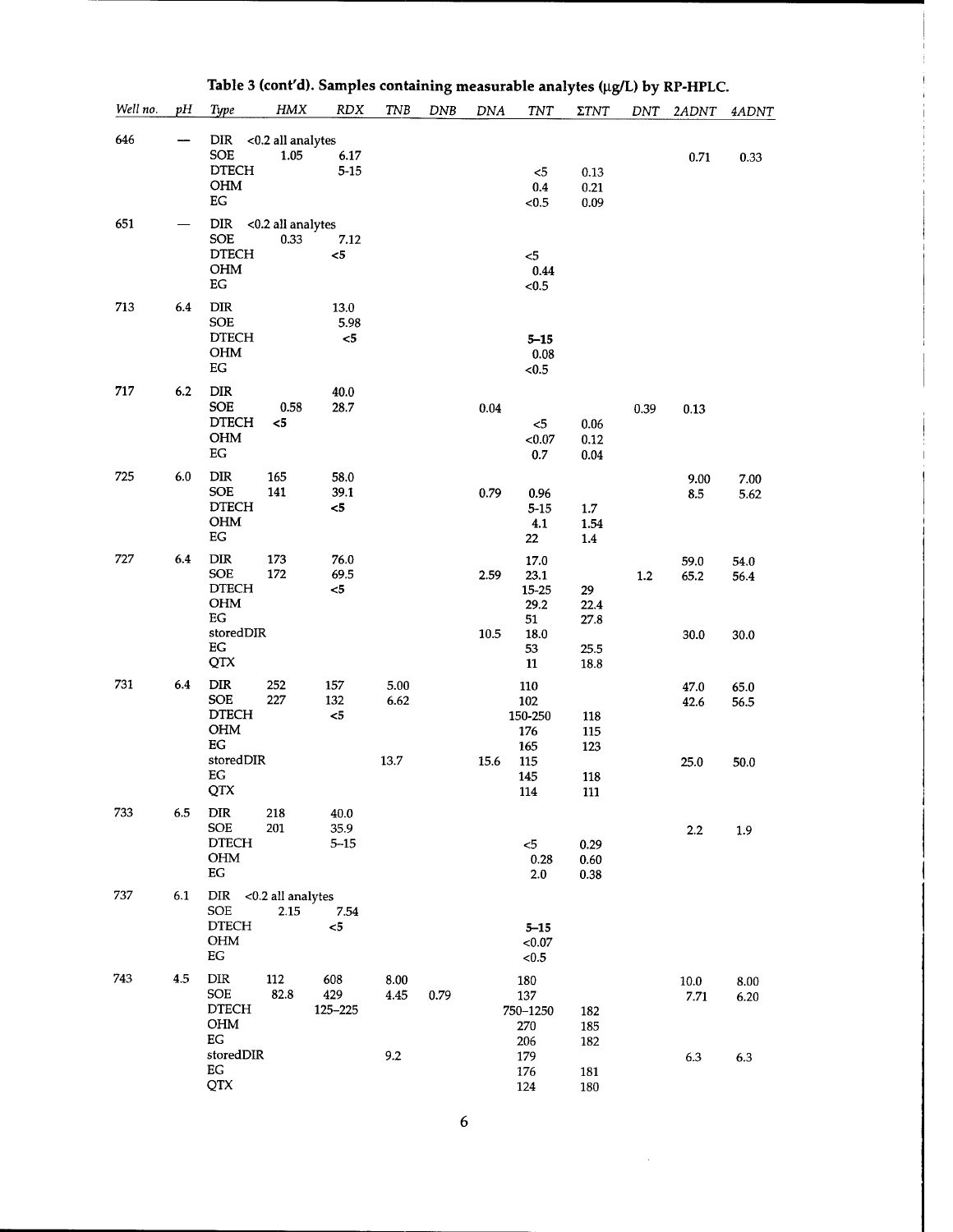| Well no.                 | pΗ  | <b>Type</b>                                                                       | <b>HMX</b> | <b>RDX</b>        | <b>TNB</b> | <b>DNB</b> | <b>DNA</b> | TNT                                                           | $\Sigma TNT$                                | <b>DNT</b> | 2ADNT                | 4ADNT                |
|--------------------------|-----|-----------------------------------------------------------------------------------|------------|-------------------|------------|------------|------------|---------------------------------------------------------------|---------------------------------------------|------------|----------------------|----------------------|
| 745                      | 5.8 | <b>DIR</b><br>SOE<br><b>DTECH</b><br>OHM<br>EG<br>storedDIR<br>$_{\rm EG}$<br>QTX | 325<br>290 | 87.5<br>$25 - 75$ | 6.31       |            | 8.3        | 14.0<br>13.9<br>$25 - 45$<br>34.5<br>114<br>7.6<br>82<br>11.6 | 22.7<br>18.7<br>22<br>${\bf 18}$<br>$8.0\,$ |            | 51.0<br>42.3<br>27.6 | 40.0<br>33.5<br>13.6 |
| 2 ppb Blank spike        |     | <b>DTECH</b><br>$\rm OHM$<br>EG                                                   |            | $5 - 15$          |            |            |            | $5 - 15$<br>4.30<br>2.3                                       |                                             |            |                      |                      |
| <b>UMATILLA</b><br>$4-1$ |     | ${\rm DIR}$<br>OHM                                                                | 1290       | 2370              | 241        |            |            | 2685                                                          | 1993<br>2165                                |            |                      |                      |
| $4 - 18$                 |     | DIR<br>OHM                                                                        | 1850       | 1880              | 316        |            |            | 3620                                                          | 3627<br>3848                                |            |                      |                      |
| $4-P4$                   |     | <b>DIR</b><br>OHM                                                                 | 81         | 4500              | 41         |            |            | 111                                                           | $\overline{2}$<br>28                        |            |                      |                      |
| 4-103                    |     | DIR<br>OHM                                                                        | 51         | 1520              | 4.2        |            |            | 6.9                                                           | $\overline{\mathbf{c}}$<br>5                |            |                      |                      |
| $4 - 7$                  |     | DIR<br>$\rm{OHM}$                                                                 | 219        |                   | 0.3        |            |            | 1.44                                                          | 0.2                                         |            |                      |                      |
| <b>BANGOR</b><br>BEW1    |     | <b>DIR</b><br>OHM                                                                 | 151        | 539               | 151        |            |            | 315<br>481                                                    | 413                                         |            |                      |                      |
| BEW <sub>2</sub>         |     | ${\rm DIR}$<br>OHM                                                                | 35         | 678               | 13         |            |            | 30<br>76                                                      | 38                                          |            |                      |                      |
| BEW4                     |     | <b>DIR</b><br><b>OHM</b>                                                          | 39         | $2.7\,$           |            |            |            | 0.56                                                          | 1.7                                         |            |                      |                      |
| <b>PRE1-6</b>            |     | DIR<br>OHM                                                                        | 31         | 285               | 23         |            |            | 46<br>159                                                     | 61                                          |            |                      |                      |

**Table 3 (cont'd).**

 $RPD = \frac{(kit value - )}{(1 + (-))}$ kit value+  $-\text{lab value}$   $\times 100$ . lab value)/2

A ±50% RPD is the commonly used control limit for field kits. The EnviroGard, Quantix, and Ohmicron kits met this criterion more than 85% of the time. The DTECH kits failed this criterion over half the time. Positive results require confirmation by laboratory analysis. In on-site assessment, false positives add to the cost of laboratory assays. In remediation activities, false positives could become quite expensive if they triggered an additional treatment step (e.g., replacing a purification cartridge or extending a composting period or excavating an additional lift of soil). For the discussion of results that follows, a false positive is defined as an erroneously high value for TNT contamination above the EPA 1989 Health Advisory of  $2 \mu g/L$ .

The RDX kit produced very poor results for these samples. It failed to detect RDX in eight of the samples that contained RDX above the EPA Health Advisory limit of 2 µg/L (EPA 1988a). It also produced six false positives.

The cost of the kits requiring daily calibration varies depending on the number of samples analyzed per day. The more samples that can be analyzed, the better. For this investigation of monitoring wells at NSWC, 33 samples were generated in 3 days. For cost comparison estimates, ten sample analyses per day was chosen. The strip-plate kits have a unique problem that becomes apparent because of their design. There are 96 assay wells arranged in long strips containing either 12 (EnviroGard) or 8 (Quantix) wells each. All wells in a strip must be used. Unused well-strips cannot be saved for future use. Thus 10 samples, one standard, and one blank run in duplicate (24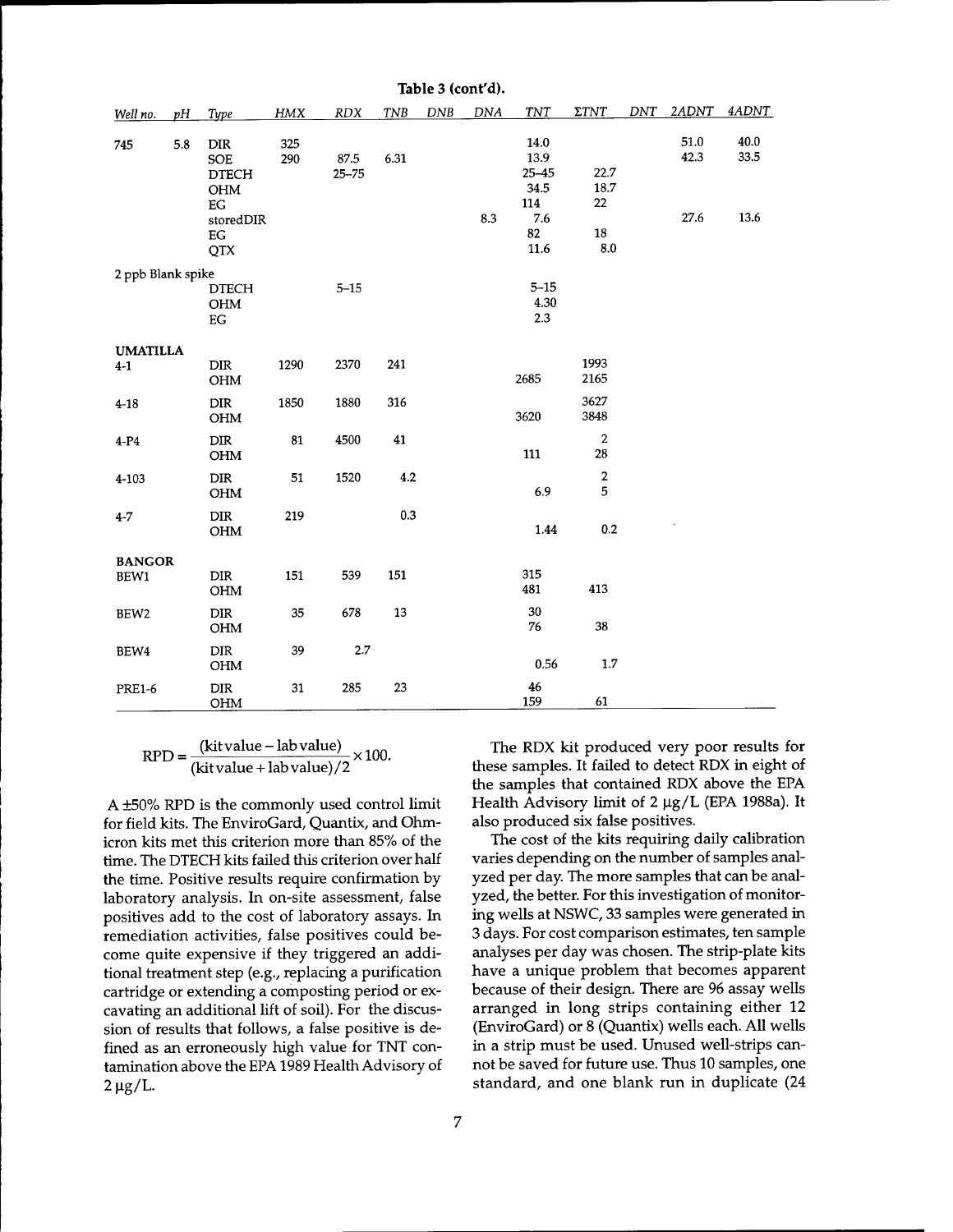| Well no. | vΗ  |                                        | <b>RDX</b> | <b>TNT</b>                           | Well no.         | υH  |                                               | <b>RDX</b> | <b>TNT</b>                            |
|----------|-----|----------------------------------------|------------|--------------------------------------|------------------|-----|-----------------------------------------------|------------|---------------------------------------|
| 625      |     | <b>DTECH</b><br><b>OHM</b><br>EG       | $<$ 5      | < 5<br>< 0.07<br>< 0.5               | 766              | 5.7 | <b>DTECH</b><br><b>OHM</b><br>EG              | 5          | $5 - 15$<br>< 0.07<br>< 0.5           |
| 627      |     | <b>DTECH</b><br><b>OHM</b><br>EG       | < 5        | < 5<br>< 0.07<br>< 0.5               | 768              | 3.9 | storedQTX<br><b>DTECH</b>                     | $<$ 5      | < 0.05<br>$5 - 15$                    |
| 715      | 6.6 | <b>DTECH</b><br><b>OHM</b>             | $5 - 15$   | $<$ 5<br>< 0.07                      |                  |     | <b>OHM</b><br>EG<br>storedQTX                 |            | < 0.07<br>< 0.05<br>< 0.05            |
| 719      | 4.5 | EG<br><b>DTECH</b><br><b>OHM</b><br>EG | < 5        | < 0.5<br>$\leq$ 5<br>< 0.07<br>< 0.5 | 770              | 5.3 | <b>DTECH</b><br><b>OHM</b><br>EG<br>storedQTX | $5 - 15$   | $5 - 15$<br>< 0.07<br>< 0.5<br>< 0.05 |
| 729      | 6.1 | <b>DTECH</b><br><b>OHM</b><br>EG       | $5$        | $5 - 15$<br>< 0.07<br>< 0.5          | 772              | 4.7 | <b>DTECH</b><br><b>OHM</b><br>EG              | $5 - 15$   | $5$<br>< 0.07<br>< 0.5                |
| 735      | 5.9 | <b>DTECH</b><br><b>OHM</b><br>EG       | $5 - 15$   | $5 - 15$<br>< 0.07<br>1.2            | 774              |     | <b>DTECH</b><br><b>OHM</b><br>EG              | $5 - 15$   | $5 - 15$<br>< 0.07<br>< 0.5           |
| 739      | 5.8 | <b>DTECH</b><br><b>OHM</b><br>EG       | 15-25      | $5 - 15$<br>< 0.07                   | Lab blank        |     | <b>DTECH</b><br><b>OHM</b>                    | $\leq$ 5   | 5<<br>< 0.07                          |
| 741      | 3.7 | <b>DTECH</b><br><b>OHM</b>             | $<$ 5      | < 0.5<br>$5 - 15$<br>< 0.07          | Field blank      |     | <b>DTECH</b><br><b>OHM</b><br>EG              | $<$ 5      | $<$ 5<br>< 0.07<br>< 0.5              |
|          |     | EG                                     |            | 0.7                                  | BEW <sub>5</sub> |     | <b>OHM</b>                                    | 82         | 0.39                                  |
|          |     |                                        |            |                                      | BEW <sub>6</sub> |     | <b>OHM</b>                                    | 852        | 1.36                                  |

**Table 4. Samples containing no target analytes (<0.2 |ig/L) as determined by RP-HPLC. False positives listed in bold.**

wells) require two EnviroGard strips or three Quantix strips. An eleventh sample would require the use of an additional strip.

These kits have other potential uses, and other problems, that are best discussed with reference to each kit's characteristics.

### **Quantix**

The Quantix kit is primarily intended as a quantitative laboratory assay. It is the most expensive and complicated of the four kits. A strip-reader, an orbital plate-shaker for incubations, a plate-washer, and wash solution were recommended to achieve the best results. Five standards and a negative control were supplied for calibrations. The Quantix strip-reader has a program that calculates results based on a five-point calibration. The linearity and reproducibility of four standard curves was excellent, with a relative standard deviation of slopes equal to 4.4% (Fig. 3). However, **a** plot of the accuracy of the determinations (Fig. 4) reveals an underestimation of concentrations compared with the RP-HPLC determinations. Two of the samples required a 1:100 dilution with reagent-grade water to fall within the range of the test. If the results of the diluted samples are compared with a predicted  $\frac{1}{100}$  value of the RP-HPLC determination and the data regressed, the accuracy is better (Fig. 5). The scatter in the data is then more obvious. The RPD criterion was met 100% of the time. This was the only kit tested that produced no false positives at its detection limit.

### **EnviroGard**

The EnviroGard kit is also intended as a quantitative laboratory assay. The EnviroGard kit requires only a strip-reader for quantitation. A plate-shaker is listed as optional, as are platewashers and wash buffers other than tap water. One vial of TNT standard concentrate is supplied and must be diluted to make the suggested three standards. A negative control is supplied. The manufacturer recommends that absorbances be normalized against the negative control and expressed as a percent inhibition *(%B/B0,* where *B* = absorbance of sample and  $B_0$  = absorbance of negative control). The calculation of five standard curves produced a relative standard deviation of slopes equal to 4.0% (Fig. 6). A negative control and one standard would probably suffice for routine tests. The calculated concentrations were low compared with the RP-HPLC concentrations of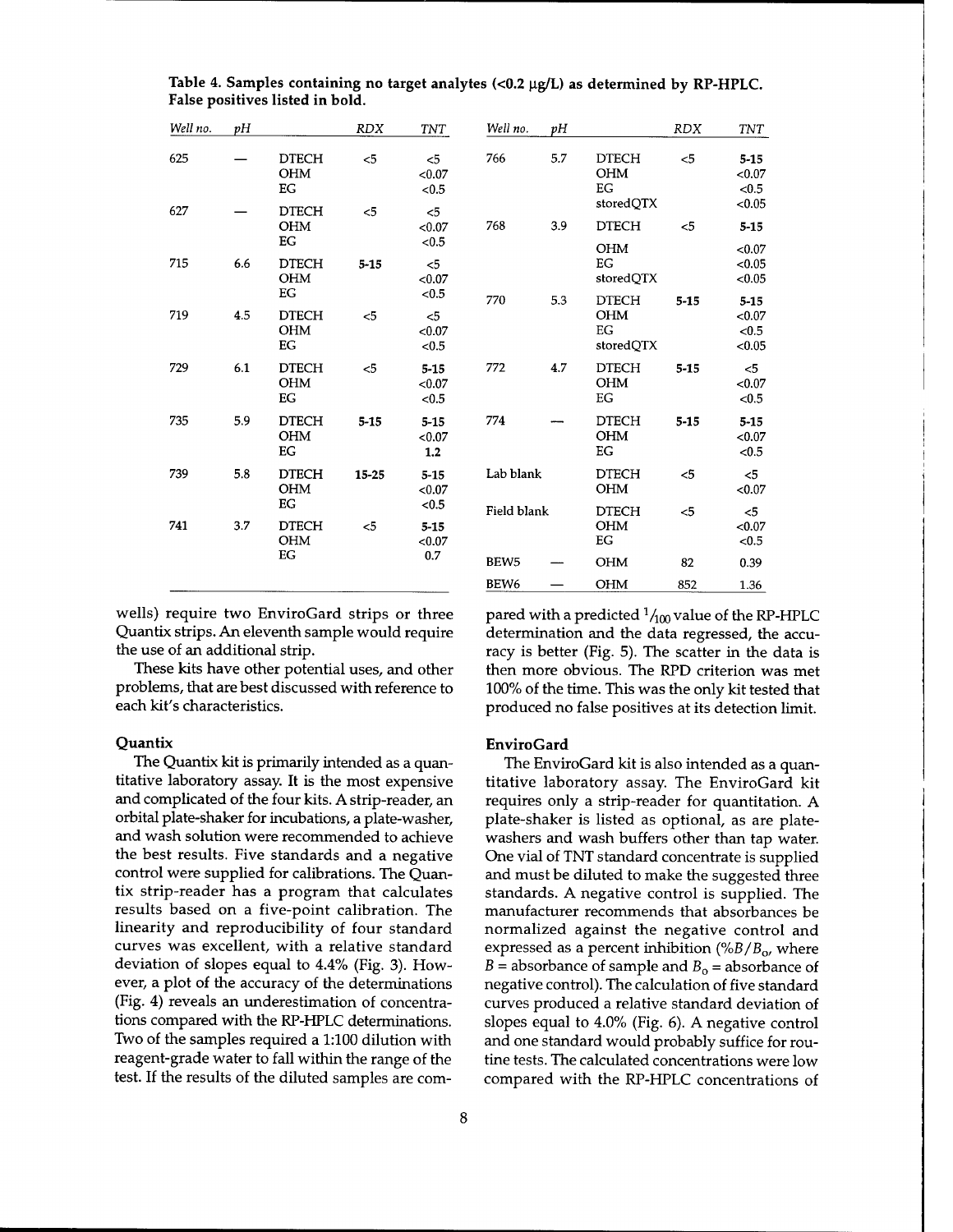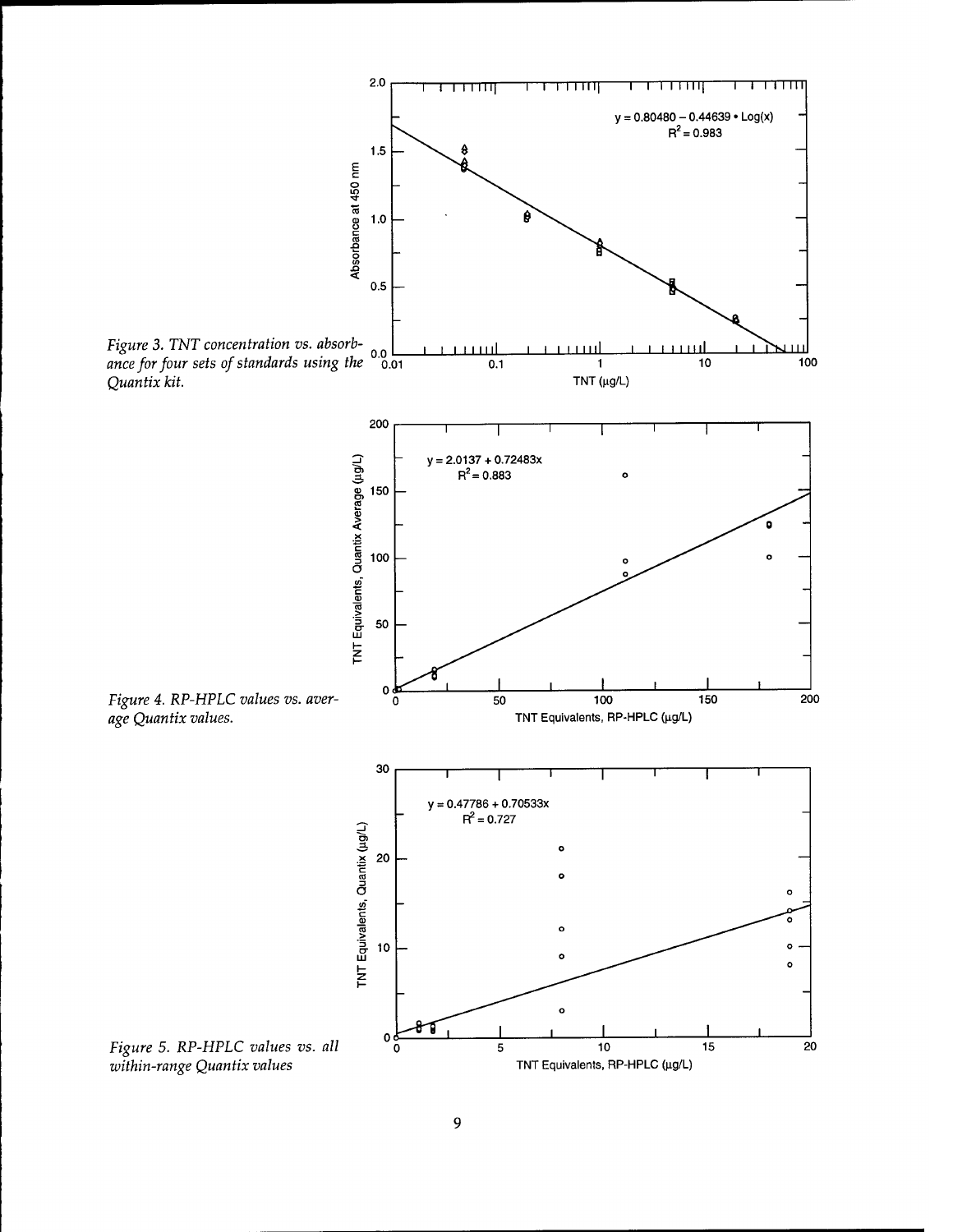

<sup>200</sup> *Figure 7. RP-HPLC values vs. average EnviroGard values.*

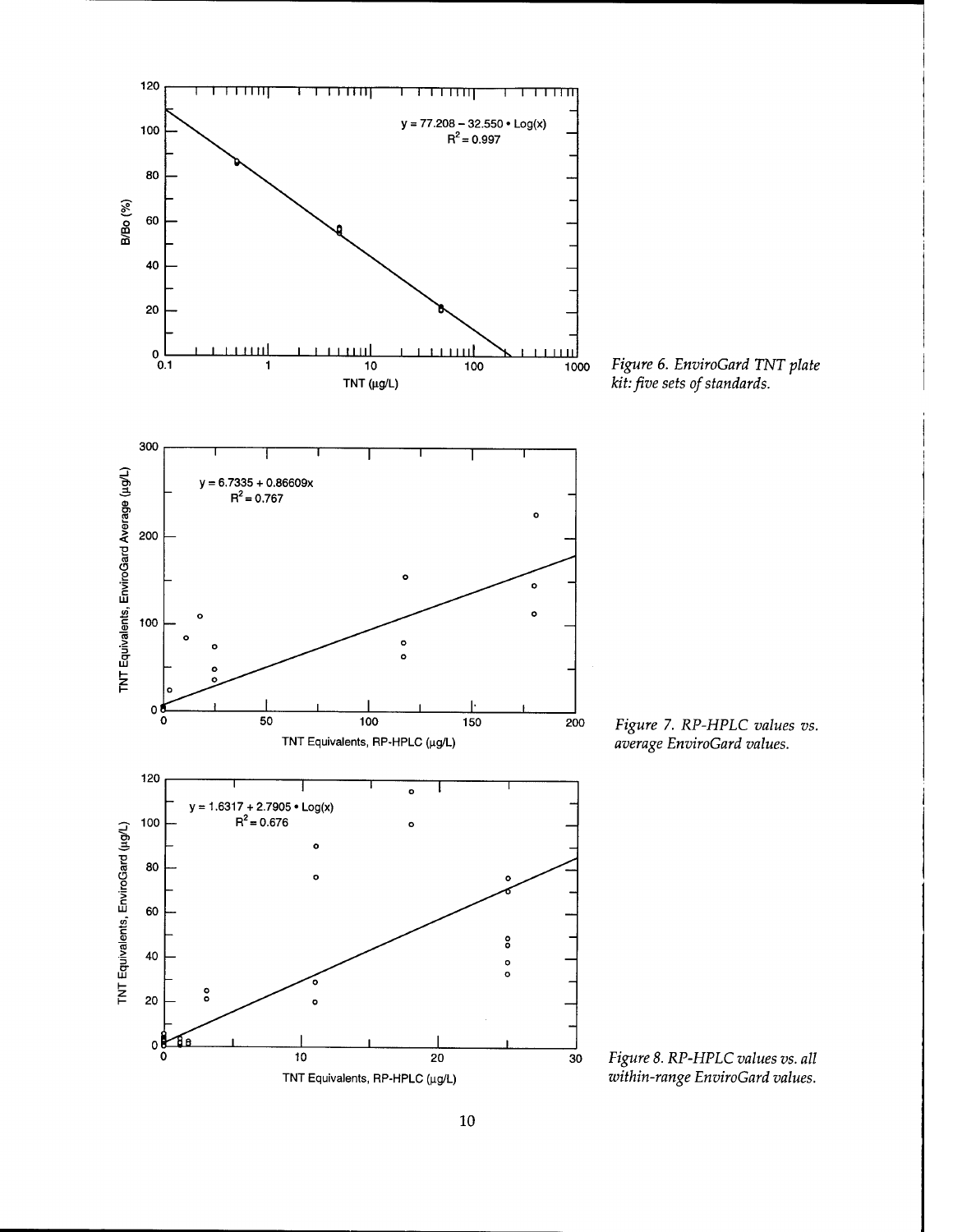

TNT when the regressed comparison extended to the three samples that needed dilution to fall within the range of the kit (Fig. 7). The RPD criterion was met 86% of the time. An examination of the individual values produced within the range of the kit (Fig. 8) shows a large overestimation. This overestimation of concentrations produced two false positives. These samples did however contain several  $\mu g/L$  of TNT transformation products. If there are eight or more samples a day to analyze, this kit is the least expensive to use; however, the cost of false positives must be carefully considered.

Millipore also offers a TNT in Soil kit that uses test tubes and a standard spectrophotometer for quantitation. Since its detection limit is around 2  $\mu$ g/L, it is not offered for sale as a water test kit. \*

#### **Ohmicron RaPID** assay

The Ohmicron kit is intended to be a quantita-

tive replacement for Method 8330 RP-HPLC determination. It includes a negative control, prediluted standards, and a check solution, whose value should lie within a range of accuracy in order to proceed with the test. Three calibration curves based on the percent inhibition compared with the negative control had a relative standard deviation of slopes equal to 3.4% (Fig. 9). A comparison between the RP-HPLC concentrations and the average calculated values and all of the within-range, diluted values (Fig. 10 and 11) shows that this kit overestimated the level of contamination. The RPD criterion was met 85% of the time. No false positives occurred above the  $2-\mu g/L$  level. Three of the Crane wells that required dilution to fall within the range of the kit were assayed at two different dilutions. When the slopes of these serial

<sup>\*</sup> Personal communication, B. Furgeson, Immunosystems, Scarboro, Maine, 1994.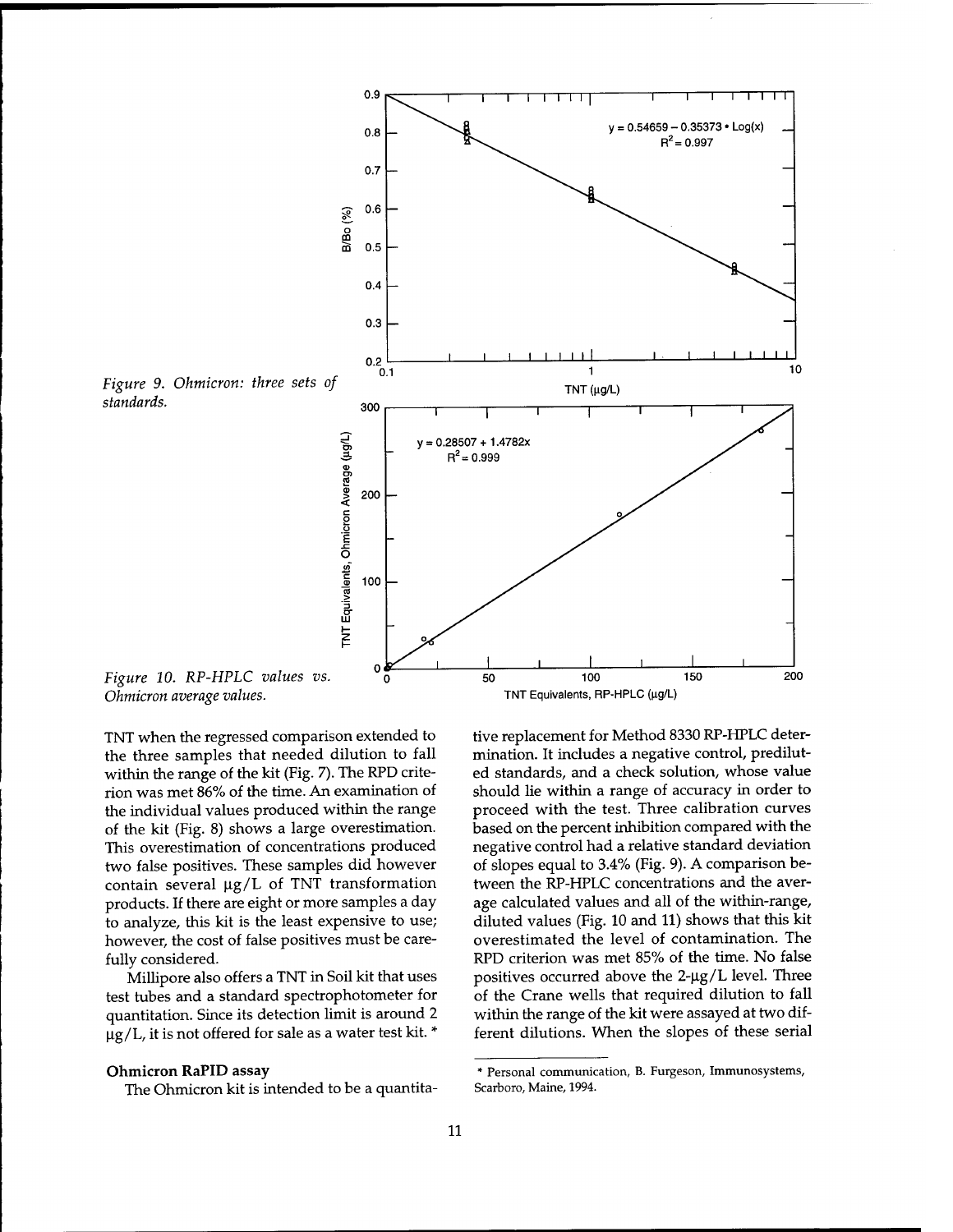

3 *Figure 11. RP-HPLC values vs. all within-range Ohmicron values.*

dilutions are compared with the slope of the calibration curve (Fig. 12), little or no matrix effect was apparent. The wells from Umatilla and Bangor did appear to have a positive matrix interference. The most accurate determinations were achieved when samples required substantial dilution with deionized water to fall within the range of the kit. The largest deviations from RP-HPLC values occurred when samples were analyzed without dilution. The cost of this kit is intermediate and could be lowered approximately 50% by buying the assay tubes in bulk and running only one standard and one negative control each assay.

## **DTECH**

The DTECH kits are small and completely selfcontained field kits. The materials for four samples could be carried in a large coat-pocket. They do not include provisions for producing a stan-

*Figure 12. Serial dilutions of well water compared with standard curve.*

dard curve. Each test runs with its own reference standard to mark the end-point of the color development. Duplicate analyses require another matching reference standard. They also produce the quickest analyses: 10 minutes vs. 45 to 90 minutes for the other kits. The use of concentration ranges for quantitation emphasizes the qualitative nature of the analyses. Although not required, a TNT standard curve was produced using the numerical values from the reflectometer (Fig. 13). The standard curve published with the kit is quite different. The accuracy and precision of the analyses are plotted with references to the ranges specified on the color card and reflectometer conversion chart. In all cases, the reflectometer and color card agreed. The ranges are filled in with frequency of occurrence values (Fig. 14). Except for one value in the  $25-45$ - $\mu$ g/L range, the kit overestimated the RP-HPLC values. Multiplying the range as detected by the dilution factor produced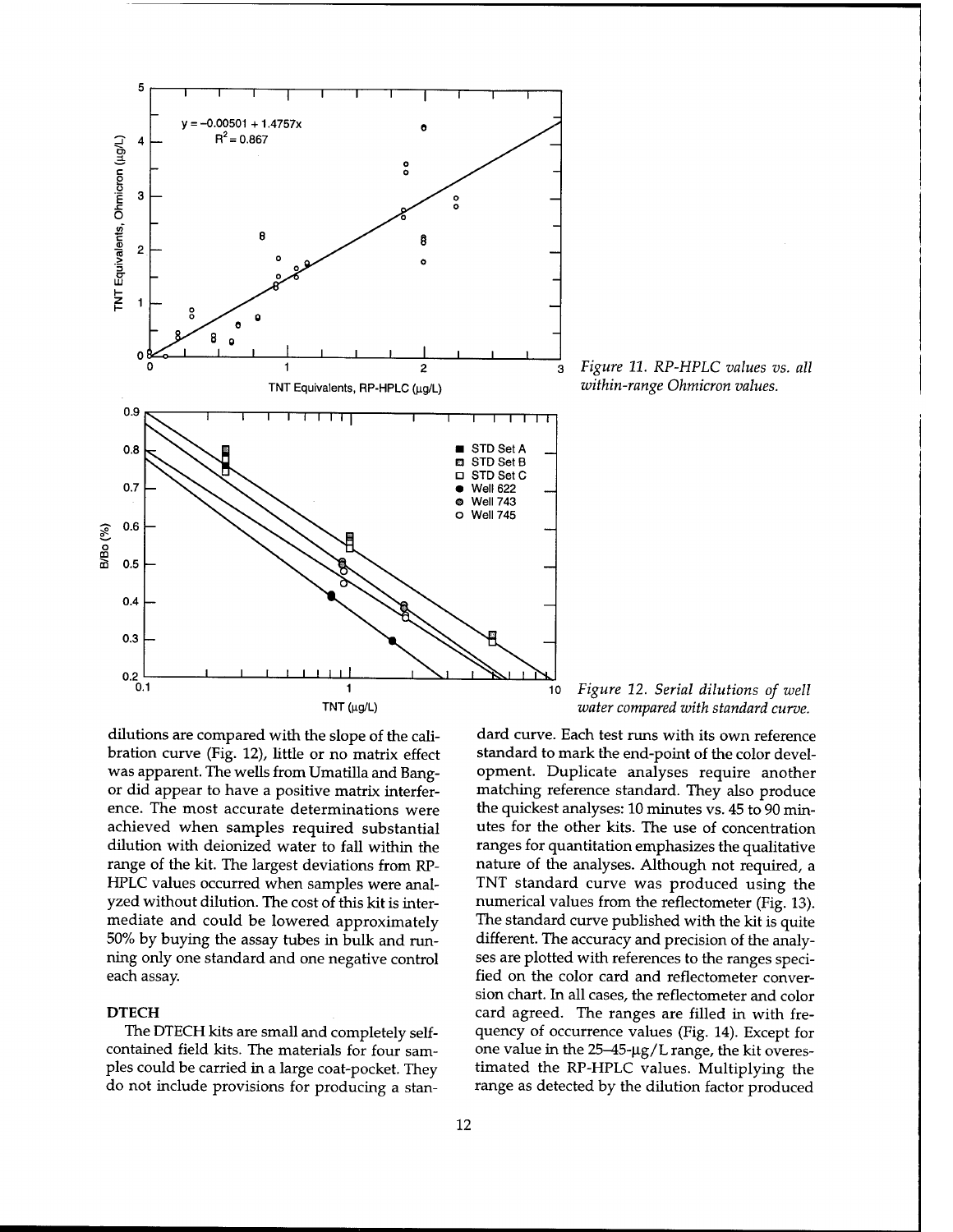

the extreme high values for wells 731 and 743 (Table 3). The RPD criterion had to be redefined; it was acceptable if the kit value and RP-HPLC value fell within the same range. These kits failed that test over half the time. The TNT kit produced the highest number of false positives—10 out of 33 wells. The question of false negatives can be answered in two ways. The detection limit claimed by the kit is  $5 \mu g/L$ , ten times higher than the next most sensitive kit (EnviroGard). At this level no false negatives occurred. However, the lack of false negatives is offset by the fact that the detection limit of  $5 \mu g/L$  is higher than the  $2 \mu g/L$ health advisory value proposed by the EPA for drinking water (EPA 1989). The kit did fail to detect TNT or its cross-reactive transformation products in nine samples that had measurable quantities by RP-HPLC. These kits might be considered when the detection limit is adequate and the cost of false positives is low.

The RDX kit performed so poorly that the manufacturer was contacted for advice.\* Other than a color development more rapid than anticipated, the kits passed the manufacturer's quality control standards. Attempts to create a standard curve, as was done for TNT, were unsuccessful.

## **SUMMARY AND CONCLUSIONS**

The results of this investigation of 44 groundwater wells were disappointing. None of the test kits performed as well as advertised. The quantitative assays were neither accurate nor precise enough to replace Method 8330 RP-HPLC determinations, although they can be used adequately as screening tools. Of the two DTECH assays, the RDX test failed badly by producing eight false

<sup>\*</sup> Personal communication, G.Teaney, Strategic Diagnostics, Newark, Del., 1994.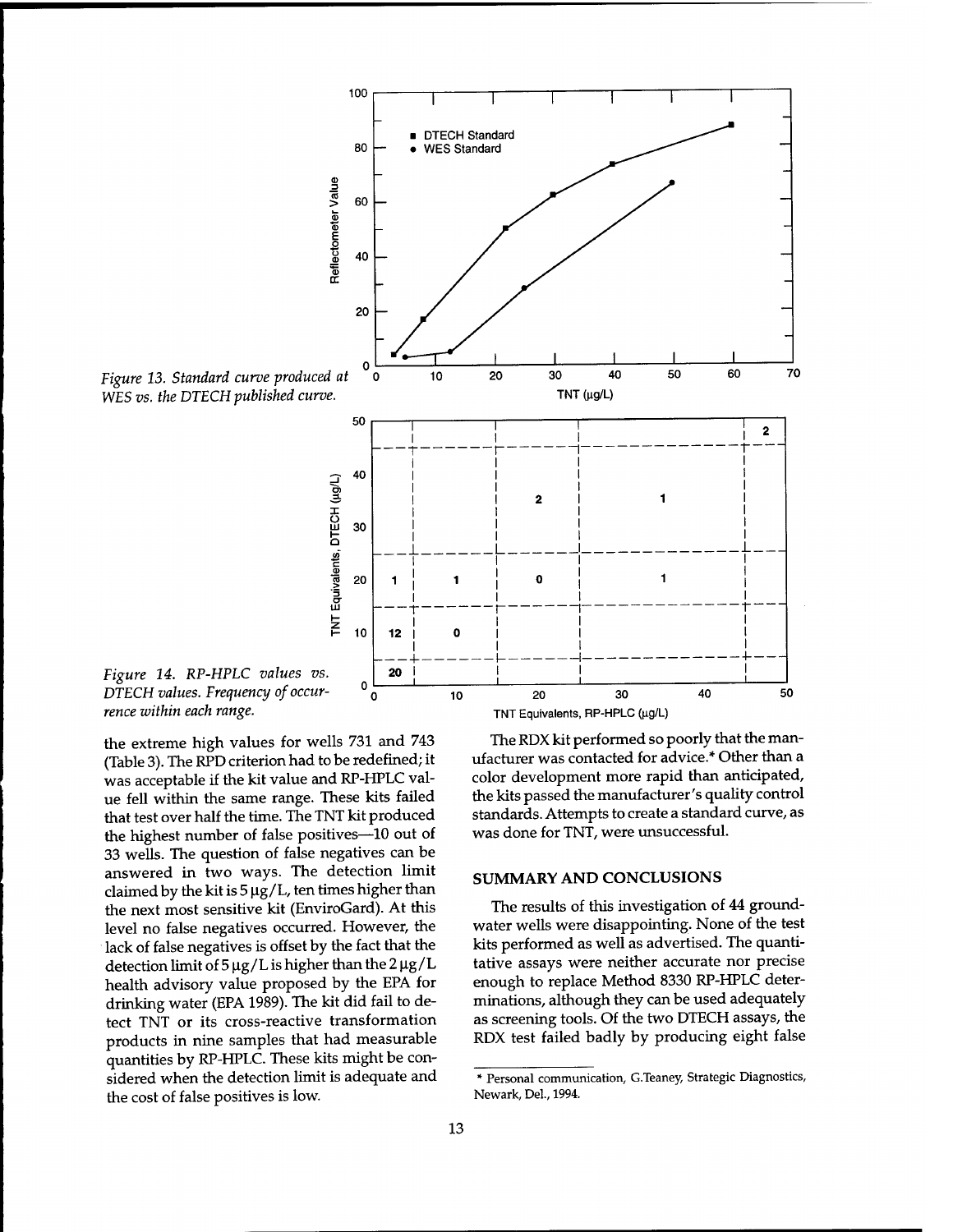negatives and six false positives. The TNT test produced ten false positives. Both of the DTECH kits had detection limits above the EPA health advisory limits.

The poor accuracy may be due to nonspecific matrix effects as indicated by the differences between performance of within-range and average values. It is also possible that the cross reactivities of the transformation products, which were identified in these samples by RP-HPLC, are different from the values quoted by the manufacturers. There could be chemicals in the wells that cause an antibody response that were not tested by the manufacturers and do not appear in the Method 8330 analysis. The poor precision may have been caused by heterogeneously distributed suspended or colloidal material. None of the kits requires filtration of water samples. At the time of analysis, most of the suspended material had settled; however, a few tests were done with samples that had been agitated and were quite turbid. The results from these tests were within the range of the results from the clear samples. The most precise kit, evaluated using the 2-µg/L EPA health advisory limit, was the Quantix, which had the most rigorous wash procedure. It uses a detergent solution and an aspirated plate-washer.

Improvements in the precision of the Ohmicron kit might be obtained by vortexing the antibody particles in the supplied detergent solution rather than merely rinsing the cluster that formed on the test tube walls next to the magnetic separator. Additional time would be required to redeposit the vortexed particles after each rinse. The precision of the EnviroGard kit might be improved by substituting a detergent solution for the recommended tap-water rinse. Improved washing steps might also improve the accuracy if positive interferences were nonspecific.

## **FURTHER TESTS AND CURRENT STATUS**

As this report was going to press, results from a second evaluation became available (Craig et al. 1996). Well water from Umatilla Army Depot Activity, Hermiston, Oregon, and well water and soil-washing leachate from the U.S. Naval Submarine Base, Bangor, Washington, were tested using the DTECH (TNT and RDX) and Ohmicron (TNT) immunoassays, prototype antibody-based biosensors (TNT and RDX) from the Naval Research Laboratory (NRL), and EnSys colorimetric kits (TNT and RDX). Problems encountered with the DTECH RDX kit were not repeated

here. DTECH supplied improved operating methods for their reflectometer that quantified the color-development time. In addition, the development time was closer to the expected 5 minutes. The results of this comparison showed that the colorimetric methods had the greatest accuracy, followed by the NRL biosensors, then the immunoassays. The accuracy of the immunoassays and biosensors were better at Umatilla than at Bangor. The high organic content and turbidity of the Bangor waters probably contributed nonspecific interferences. When contaminant levels were higher than the test ranges and the samples required dilution with distilled water, the accuracy of the immunoassays and biosensors was better. The colorimetric method involves a solid-phase extraction step, minimizing the contribution of the sample matrix.

In addition, the commercial immunoassay market made a major transition. The Quantix company has been bought out twice and the kit we used is no longer available. Ohmicron, EnviroGard, EnSys, and DTECH were combined as Strategic Diagnostics, Inc. At this time, all of their kits are available; however, it is expected that only one or two products will emerge as long-term replacements for the four existing formats.

## **LITERATURE CITED**

**Craig, H., G. Ferguson, A. Markos, A. Kusterbeck, L. Shriver-Lake, T. Jenkins, and P. Thome** (1996) Field demonstration of on-site analytical methods for TNT and RDX in ground water. In *Proceedings of the HSRC/WERC Joint Conference on the Environment, Albuquerque, New Mexico, May 21-23, 1996.* Las Cruces: New Mexico State University, p. 204-219. **EPA** (1988a) Health advisory for RDX. Office of Drinking Water. Washington, D.C.: U.S. Environmental Protection Agency.

**EPA** (1988b) Health advisory for HMX. Office of Drinking Water. Washington, DC: U.S. Environmental Protection Agency.

**EPA** (1988c) Health advisory for 1,3-dinitrobenzene. Office of Drinking Water. Washington, D.C.: U.S. Environmental Protection Agency.

**EPA** (1989) Trinitrotoluene health advisory. Office of Drinking Water, Washington, D.C.: U.S. Environmental Protection Agency.

**EPA** (1992) Dinitrotoluene health advisory. Criteria and Standards Division, Office of Drinking Water. Washington, D.C.: U.S. Environmental Protection Agency.

**EPA** (1994) Nitroaromatics and nitramines by high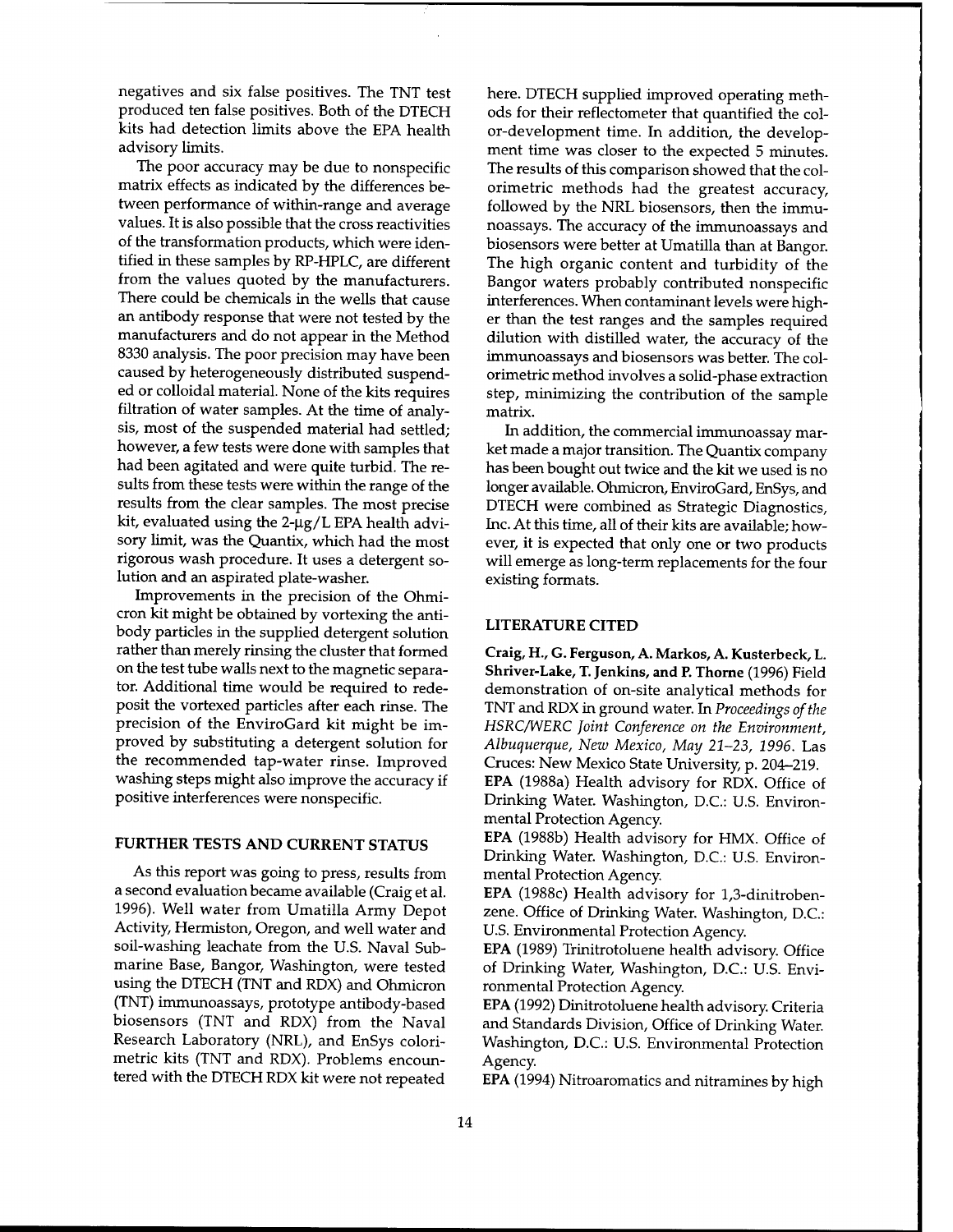performance liquid chromatography. SW846 Method 8330, November. Washington, D.C.: U.S. Environmental Protection Agency.

**Jenkins, T.F., and M.E. Walsh** (1992) Development of field screening methods for TNT, 2,4-DNT and RDX in soil. *Talanta,* 39: 419-428.

**Jenkins, T.F., P.G. Thome, and M.E. Walsh** (1994) Field screening method for TNT and RDX in groundwater. USA Cold Regions Research and Engineering Laboratory, Special Report 94-14.

**Keuchel, C, L. Well, and R. Niessner** (1992a) Effect of the variation of the length of the spacer in a competitive enzyme immunoassay (ELISA) for the determination of 2,4,6-trinitrotoluene (TNT). *Freseius Journal ofAnalytical Chemistry,* 343:143.

**Keuchel, C, L. Well, and R. Niessner** (1992b) Enzyme-linked immunosorbent assay for the determination of 2,4,6-trinitrotoluene and related nitroaromatic compounds. *Analytical Science,* **8:** 9-12.

**Keuchel, C, L. Well, and R. Niessner** (1992c) Development of an enzyme immunoassay for the determination of 2,4,6-trinitrotoluene—Probing the influence of humic acids. *International Society for Optical Engineering (SPIE),* **1716:**44-50.

**Vanderlaan, M., L. Stanker, and B. Watkins** (1990) Immunochemical techniques in trace residue analysis. In *Immunoassaysfor Trace Chemical Analysis* (M. Vanderlaan, L.H. Stanker, B.E. Watkins, and D.W. Roberts, Ed.). Symposium Series 451. Washington, D.C.: American Chemical Society, p. 2-12.

**Walsh, M.E., T.F. Jenkins, P.S. Schnitker, J.W. Elwell, and M.H. Stutz** (1993) Evaluation of SW846 Method 8330 for characterization of sites contaminated with residues of high explosives. USA Cold Regions Research and Engineering Laboratory, CRREL Report 93-5.